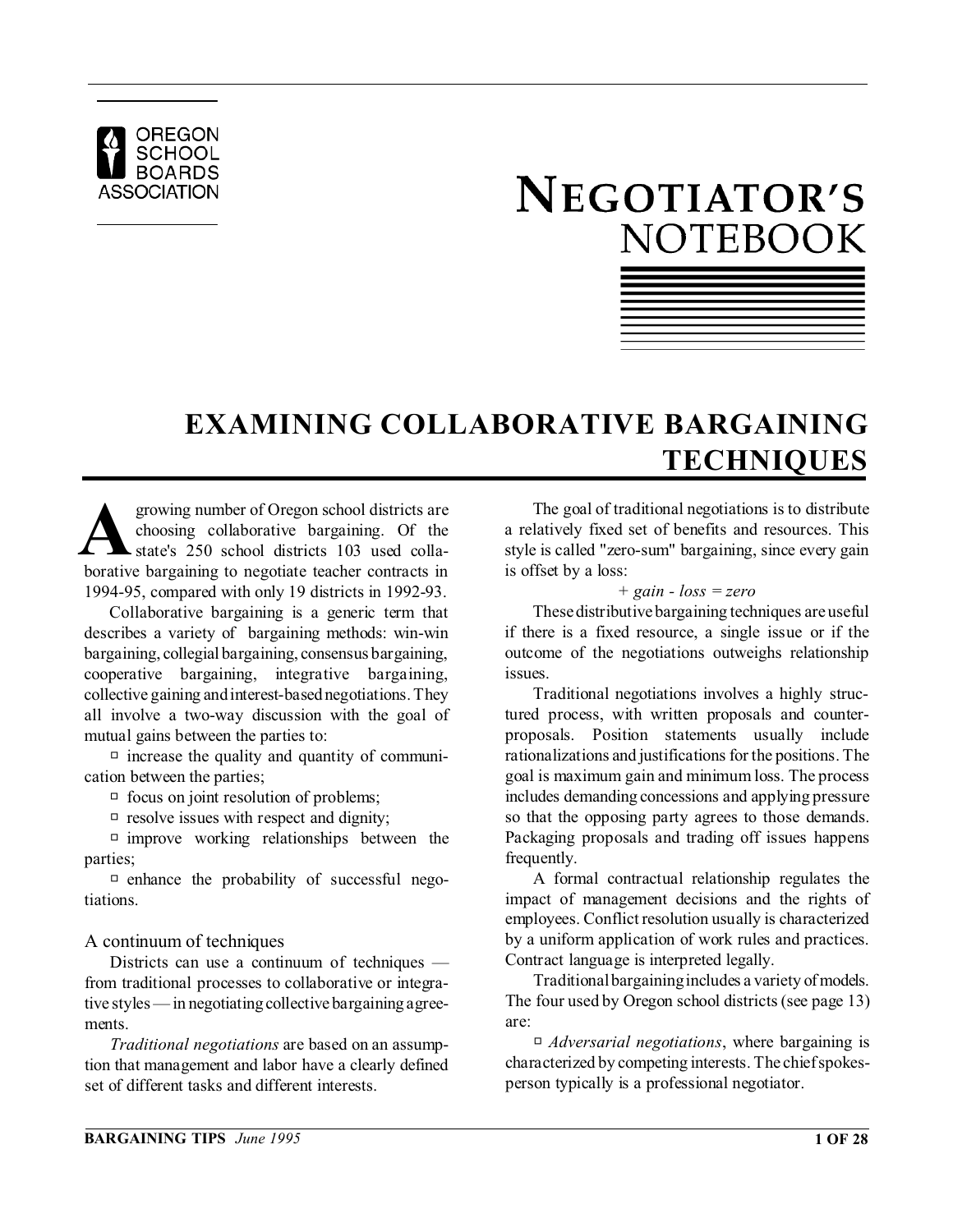Written proposals and counterproposals are used. Concessions are made infrequently and many issues are linked to make concessions more palatable.

□ *Process-oriented adversarial*, characterized by the use of the collective bargaining process itself to focus on a narrow number of issues, usually economics. Mediation, factfinding and the cooling-off period are used to gain strategic advantage to pressure the opposing party into concessions. Bargaining often is characterized by a one- to two-day marathon session, or *brinksmanship* bargaining during the 30-day coolingoff period.

□ *Informal adversarial* usually does not involve a professional negotiator, but typically involves union presidents and superintendents in informal discussions of bottom-line positions. Gentle pressure is applied by both parties and there usually is some type of gradual concession or movement. Issues are packaged early in the discussions. Written proposals usually are made only after considerable discussion. Sessions usually are of short duration and relatively low frequency.

 $\Box$  *Expedited traditional* typically involves a limited number of issues discussed by both parties in a marathon bargaining session. The superintendent or board representative usually serves as the sole spokesperson. A professional negotiator often is not present but may be advising behind the scenes.

At the other end of the continuum are collaborative, or integrative, bargaining techniques. Integrative bargaining focuses on underlying interests. The goal is to integrate these interests by creating solutions that yield mutual benefit.

*Collaborative bargaining* models place high value on individual participation and cooperation in the process. Instead of a *bargaining* methodology, *a problem-solving* methodology is used for resolving conflicts between the parties. The structures and procedures are flexible as opposed to the highly stylized conversations and debates in traditional models.

The atmosphere is one of continual bargaining and consultation. Trust is established through the participatory process, with less reliance on specific contractual obligations and duties. Collaborative/integrative bargaining establishes comprehensive ongoing communications and problem-solving forums characterized by:

 $\Box$  consult before proceeding;

 $\Box$  understanding, then be understood;

 $\Box$  being co-partners; and

 $\Box$  developing a relationship that survives the differences between the parties.

The four collaborative bargaining models used in Oregon schools are:

R *Informal collaborative/cooperative* — an informal style of bargaining similar to the *informal adversarial model* used in traditional bargaining. Typically, there are no extensive teams of individuals from either party. Negotiations are loosely structured, short duration, with few meetings. Representation is by a union president and the superintendent or board chair. Issues tend to be limited and focused on solving problems rather than taking positions.

Differences between informal collaborative/cooperative negotiations and the informal adversarial negotiations relate to:

- $\blacksquare$  attitudes of the participants;
- $\blacksquare$  working relationships;
- amount of trust between the parties;
- P number of issues raised during the negotiations;
- **P** participants' personalities;
- balance and nature of the contract;
- ability to continue informal communications;
- relative stability of the district's environment;

R *Formal collaborative* involves some formal training but does not require the facilitators' presence. Districts use a number of specific procedures geared to their own cultures. Districts feel considerable ownership over the extent and nature of the process.

Actualwritten proposals and counterproposalsmay be used, but considerable time is spent identifying issues, clarifying mutual interests and using some type of problem-solving technique. Typically there is a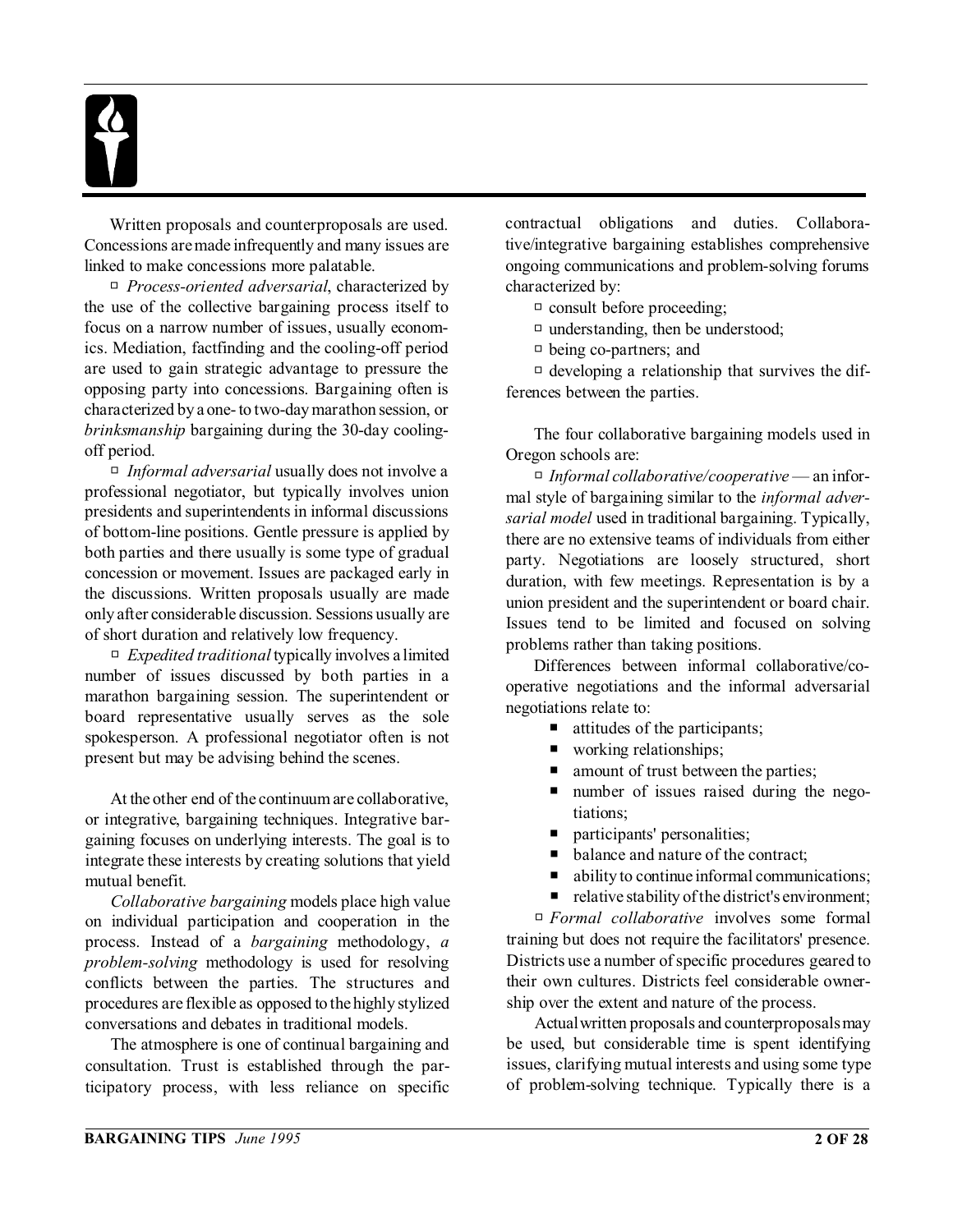minimal meeting structure, although marathon sessions are not uncommon.

The Employment Relations Board's State Conciliation Service uses a *formal collaborative model,* which includes a two-day joint training workshop in interest-based bargaining, conducted by ERB, with both the union and management negotiation teams present.

The training includes an introduction to the principles of interest-based problem solving using materials from *Getting to Yes*<sup>1</sup> as well as training on consensus decision-making. There is a facilitation option during the actual negotiations. The conciliation service also offers an interest-based mediation approach if the parties request mediation under PECBA. Written ground rules are developed by the parties as part of the training program.

R *U.S. Department of Labor interest-based negotiations program*. This model is a joint problemsolving process based on the parties' interest and a mutual stake in the future. The model prescribes an expedited procedure with one- to two-day marathon sessions and completion of the entire bargaining process within 30 days.

While some options use a non-expedited format, the formal model indicates settlements can be achieved in record time. This model provides a two-day training program with the parties self-facilitating the negotiations. In some options, advocates from both parties may double as the facilitators. A formal issue-identification process emphasizes communications and clarification of interests. There is a structured problem-solving and brainstorming process, as well as options to establish written standards for judging the options in advance. There are no written proposals and hard issues are tackled first.

The process has a defined structure. It discourages a large number of issues from both parties because of the expedited nature of the model. The model is most often used with classified employee bargaining units.

R *The OEA-OSBA Collaborative Bargaining Model* is the most highly structured of the collaborative bargaining models used in Oregon. This model provides parties with a team of two facilitators, one from the Oregon Education Association and the other from the Oregon School Boards Association. Each facilitator has a background in bargaining and specific training in this non-traditional process.

Facilitators advocate for the process, not the parties. Advocates sometimes are present during negotiations, but it is optional and controlled by the written ground rules. The facilitators conduct an unbiased assessment with each party to determine the school district's circumstances and to determine the parties' chances for success. Facilitators may make recommendations and/or describe the parties' strengths and weaknesses for embarking on this style of bargaining.

Typically, the bargaining takes place over a 12–14 week period, with an initial two-day (weekend) bargaining session. The parties then identify topics and divide into subcommittees to work on specific issues during a six- to eight-week period. The parties come together again in a final two-day (weekend) session to reach agreement on a total contract settlement. Written ground rules are specified by the process.

 Details for the OEA-OSBA Collaborative Bargaining Model are included on pages 15–17. Facilitators are present for the first weekend's bargaining session and are on-call for the subcommittee bargaining during the second weekend bargaining session. Facilitators also conduct a two-day training session to familiarize the parties with each step of the process.

#### Bargaining cycles

Viewed historically, organizations tend to cycle between using adversarial and cooperative relationships, depending upon the situation. (See Figure 1.)

<sup>1</sup>*Getting to Yes*, Roger Fisher and William Ury, Penguin Books 2nd Edition, 1983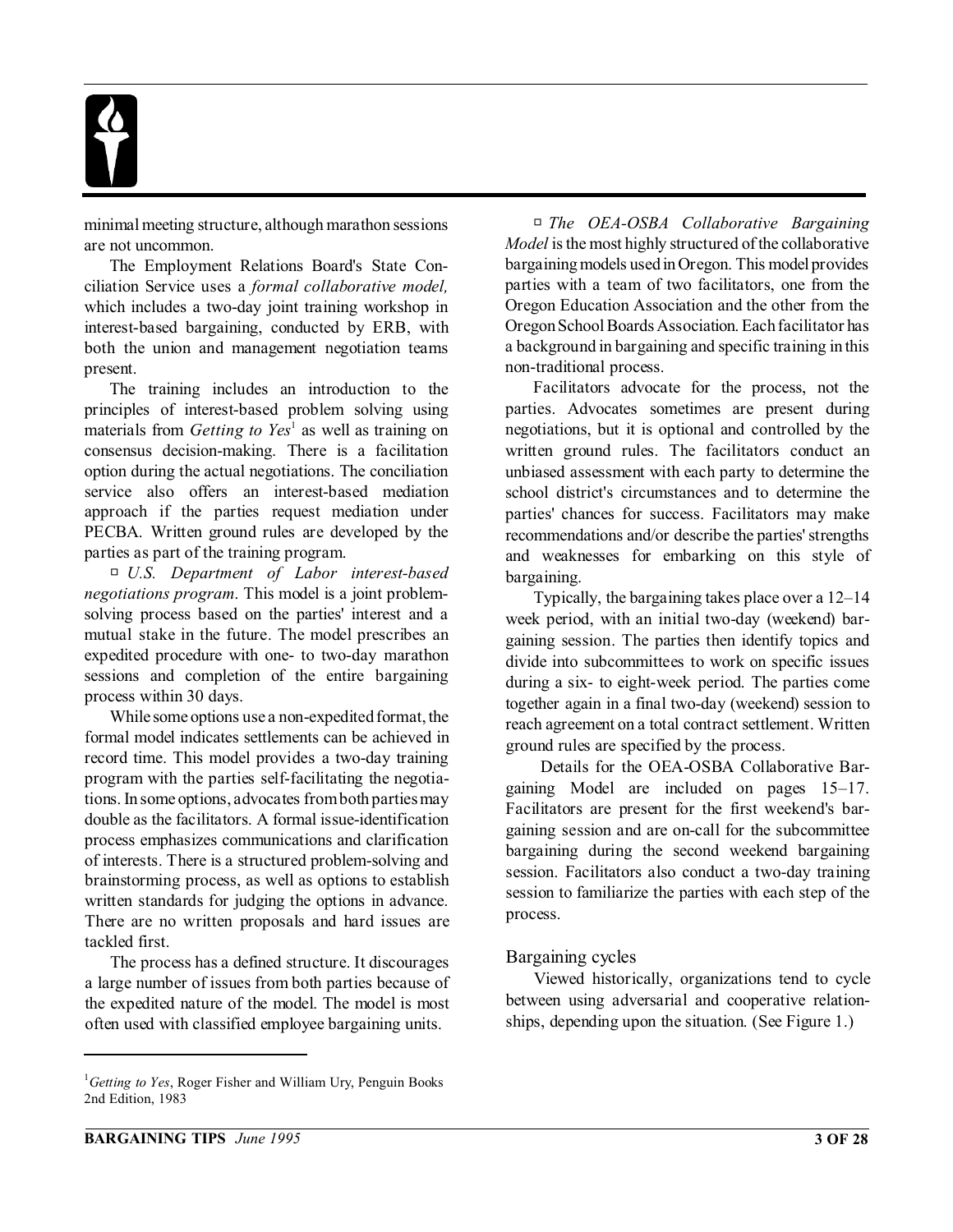

#### **Figure 1**

The turning points are defined by the participants' perceived value of benefits and the costs associated with the settlement. For instance, if districts using a traditional approach perceive the methods as not working and the conflict gets out of control, a party may decide a change is needed. Or the parties may decide they have not met their goals and objectives on a consistent basis.

The three main reasons why parties consider using alternative bargaining techniques are:

 $\Box$  The traditional methods are not working or create too much conflict, i.e., "there has to be a better way."

 $\Box$  There are a number of environmental changes,

i.e., a fiscal crisis, that necessitate a change in the way of doing business.

□ New methods are needed to change the *status quo* and initiate such programs as school improvement or site-based decision-making.

After alternative bargaining methods are used successfully for several contract periods, union members often call for a more hard-lined bargaining approach because:

 $\Box$  In a climate of cooperation, union members begin to question: Why are we paying union dues? What are we getting for our money? Unions need problems to successfully address; otherwise, the union has no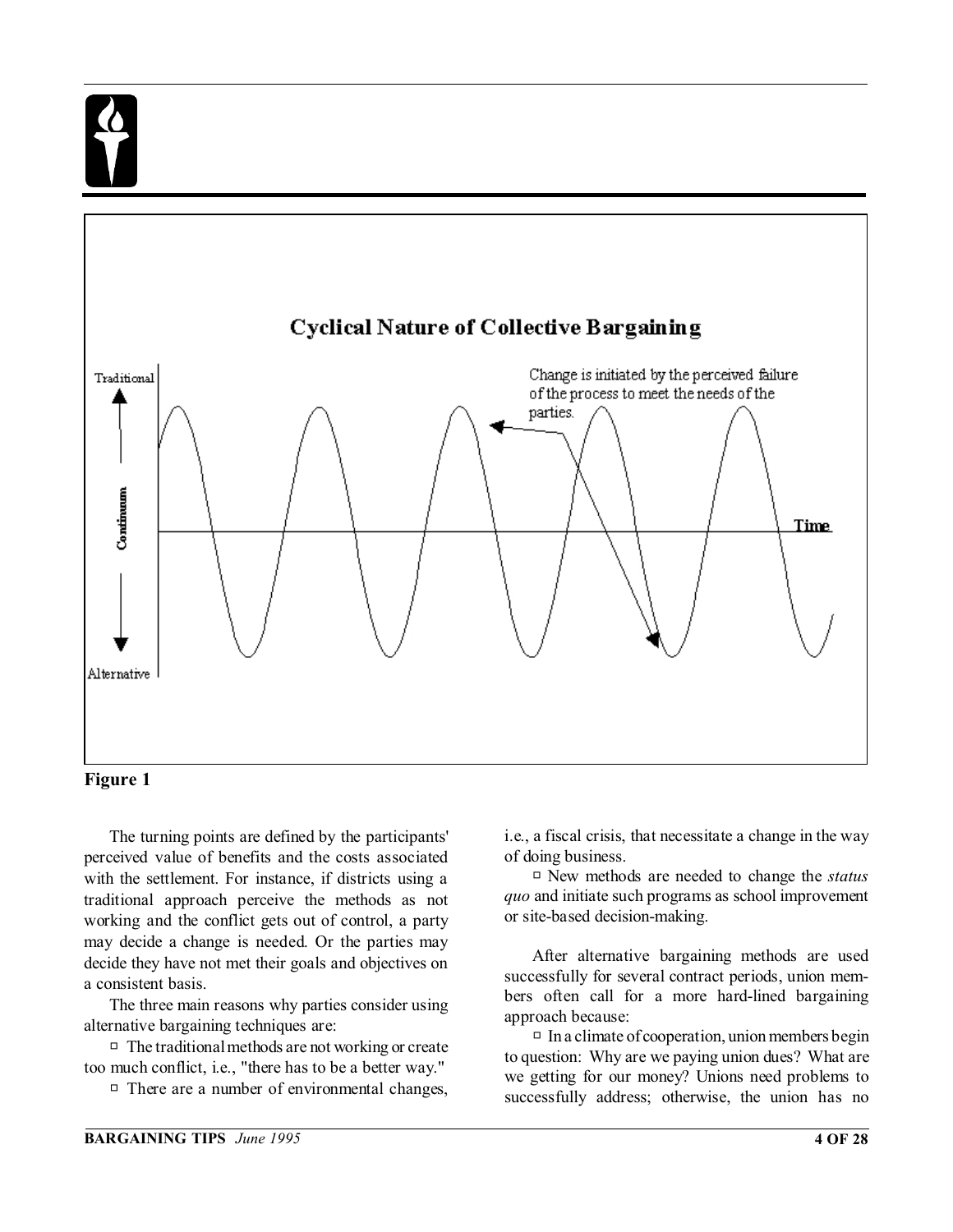

reason to exist.

 $\Box$  Unions may need to be perceived as "strong" to be able to collaborate. A union becomes strong through successful strikes and confrontations. Strong unions typically attain success through higher salaries, improved fringe benefits and smaller class sizes.

On the other hand, management also must be seen as strong or the union will dominate it, and collaboration is not needed. Management must recognize that teachers play a legitimate, constructive role in policymaking. If teachers are not viewed as having a legitimate role in policy making, then bargaining probably will continue in a more traditional manner. If the only tool you have is a hammer, then all of your problems begin to look like nails.

The use of alternative and traditional techniques not only cycles from contract to contract, but can cycle over multiple contracts as well. For instance, Warren S. Stone, in 1924, wrote:

*"Organized labor in the United States has gone through three cycles. . .the first was the period when class consciousness was being aroused. . .the second was the defensive struggle for the principle of collective bargaining, a period of warfare. . .[T]oday the third cycle lies in constructive development towards a system of cooperation rather than war."*

In another pattern, districts cycle for extended periods in either the collaborative or traditional portion of the continuum and only occasionally make bridges between the two.

A shift from a traditional cycle to a collaborative cycle usually is precipitated by some critical event. For example, a number of districts have attempted to use more collaborative and non-confrontational techniques after a strike to accelerate the healing process. The strike caused the parties to realize they need to change their way of doing business. Consequently, use of alternative bargaining techniques becomes possible.

The movement from collaborative to more traditional techniques also requires some type of precipitating event. Most often it is a fiscal crisis. In Oregon, decreasing resources have strained collaborative and cooperative relationships, resulting in more confrontational or adversarial approaches as parties try to resolve their competing interests.

Districts have a choice, then, to use different techniques in their collective bargaining. A proper assessment of where a district is in the collective bargaining cycle is crucial. Identification of specific collective bargaining goals and objectives is also essential.

The choice of alternative or traditional bargaining models provides additional tools that enable districts to more effectively achieve their goals.

#### Advantages and disadvantages of collaborative bargaining

While collaborative techniques do not eliminate the conflict inherent in collective bargaining, they do provide a different way to manage it. By enhancing communication between the parties, highlighting mutual interests and applying a problem-solving strategy, conflict may be channeled into more productive means. Successful alternative bargaining in Oregon districts has resulted in improved relations between staff, administration and the school board, as well as a strong sense of teamwork and shared responsibility.

Successful collaborative bargaining can have the following positive outcomes:

 $\Box$  manage the parties' inherent conflict and prevent uncontrolled escalation of the conflict;

 $\Box$  broaden participation by employees and their organizations;

 $\Box$  achieve contracts that are acceptable to both parties;

 $\Box$  promote greater mutual respect and trust;

 $\Box$  increase the quality and quantity of communication;

 $\Box$  focus on joint resolution of problems;

 $\Box$  recognize negotiations as a single step in the labor relations process.

Successful collaborative bargaining negotiations can result in increased productivity and improved relationships and provide a platform to develop highperformance organizations. Equally true, this type of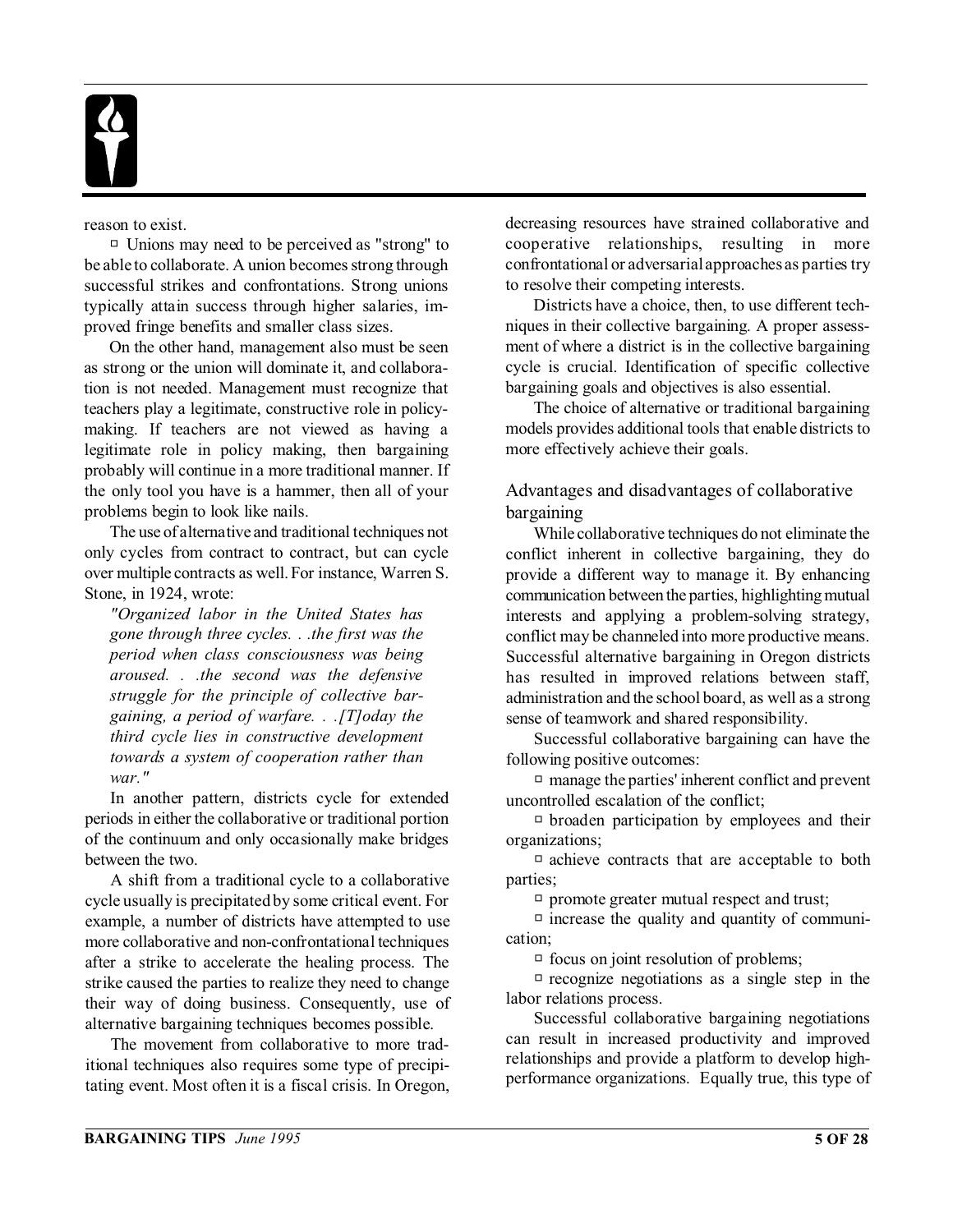

bargaining is not an easy method to use. Despite its positive results, the collaborative bargaining approach has a number of disadvantages.

Collaborative bargaining requires a substantial commitment of both time and resources. The time commitment is increased by training required before the parties begin bargining.

Its methods are based on communication and trust. Such a trust-based process carries inherent risks and may be vulnerable to deception and manipulation, i.e., hidden agendas. Consequently, some collaborative efforts include not only procedural ground rules but trust agreements governing behaviors during the process. Because of these factors, motivation to establish mutual cooperation and sustain successful relationships must be relatively high and sustained.

When the ongoing relationship between the parties is in balance with the content or results of the ultimate agreement, there is a greater chance for success using a collaborative approach. However, when relationship issues start to outweigh content issues, a number of pitfalls appear:

 $\Box$  Relationship issues are elevated so that substantive concessions are made in the name of cooperation. These concessions can lead to situations where more and more is given in the name of cooperation. The only questions that remain in such negotiations are "How much?" and "When?" This form of *hug-me, mug-me* collaborative bargaining, by either side, is a misuse of the process.

 $\Box$  The parties focus on the process so much that the content is diminished. In this type of situation, the focus is on group dynamics and how to process issues. There are constant disputes and discussions on the precise problem-solving model to be used. Disagreements and endless discussions on small details are so extreme that ultimately very little is accomplished.

 $\Box$  The relationship between the parties is so positive that groups tend to talk issues into the ground and prolong the negotiations. The focus is on eliminating conflict and defining common goals rather than achieving workable solutions to problems. This form of *feel-good* bargaining is typical of groups that lack

focus, leadership and training.

All of these pitfalls are common when the context and balance is removed from collaborative bargaining. Relationship/content issues are carried to extremes either through parties' ignorance, lack of preparation, misapplication of the techniques, or manipulation of the techniques through hidden agendas.

Criteria for assessing the success of collaborative bargaining

Evaluating the success of collaborative bargaining techniques requires careful assessment of these factors:

**Motivation** — The parties must be sufficiently motivated to engage in a collaborative process, believing either that some fundamental change or improvement is needed in their relationship or that a good relationship should not deteriorate. A high level of motivation is vital because it is the degree of commitment to the process and its goals of mutual respect and trust that can carry the parties through the stressful phases of bargaining. Also, this commitment should extend beyond the bargaining table, assuring that the new relationships continue for the duration of the contract. While this motivation cannot be externally placed on the parties, training and education can provide the necessary supportive functions.

**Realistic expectations** — Collaborative bargaining is a process, not a guarantee to a better contract or better relationship between the parties. It merely provides an avenue for increasing the chances of reaching a wise agreement.<sup>2</sup> It's critical for all parties involved to understand and have realistic expectations of the process from the outset.

**Collective benefits** — The collorabative bargaining

 ${}^{2}$ A wise agreement can be defined as one which: meets the legitimate interests of each side to the extent possible; resolves conflicting interests fairly; is durable; and takes the interests of children and the community into account.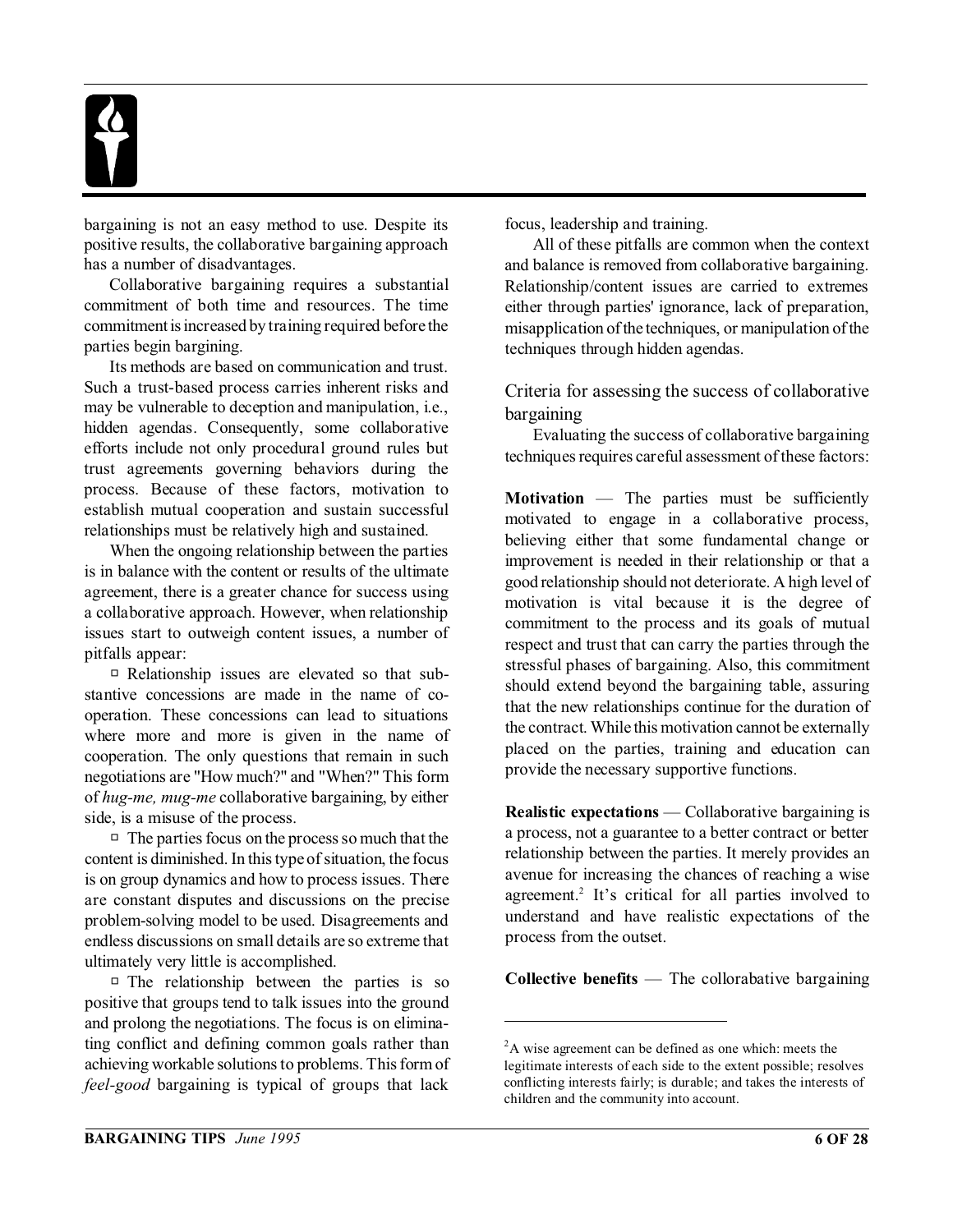

approach has a better chance of success if the parties believe there is some goal that can benefit both sides. An example is restructuring insurance programs for maximum employee benefits while providing cost containment advantages for the employer. Another example is in the area of school improvement.

**Finances** — Consider the financial status of the district. A district facing financial crisis — in the midst of layoffs and program cutbacks — is a difficult environment in which to launch collaborative efforts.

**Stability** — Consider the overall stability of the district. Districts in administrative or political turmoil, i.e., superintendent removals, board recalls, etc., also provide a difficult setting for collaborative efforts.

**Communication** — Look at the level, scope, style and accuracy of communication between the parties. Communication and attitudes based on rumor, innuendo and a lack of face-to-face meetings can signal trouble for collaborative bargaining.

**Relationship** — Assess the current relationship between the parties. Parties engaged in traditional bargaining often have an adversarial, or at best, cautious relationship. The probability of success must be evaluated with the personalities of the participants in mind.

**Contract** — Consider the collective bargaining contract itself to determine whether there is balance in the contract, as well as in the labor-management relationship.

Two inventories are included on pages 18–20 to help districts assess the status of their labor/management relationship and their negotiating style. The first inventory is a way to assess the relationship between members of management and labor in four differing areas: support for cooperation, promotion of a favorable climate, assessment of credibility and safety of openness. This profile was developed by the National Partnership Council in Washington, D.C., created by President Clinton.

The second inventory, designed by OSBA, allows a negotiation style assessment of individual management/labor bargaining team members. Understanding these styles is critical to establishing appropriate behaviors in collaborative bargaining. The dilemma in most negotiations is knowing when to be competitive and assertive and when to be collaborative and cooperative.

Most negotiations provide a mix of issues, some of which require more competitive behaviors and others that require more cooperative behaviors. This requires a realization that conflict and competitiveness make it more difficult for the parties to find collaborative solutions to problems. Collaborative bargaining can fail when the parties fail to recognize possible collaborative solutions to problems, without falling back on more competitive, distributive techniques.

Those who believe an issue can be resolved only through an adversarial or distributive process can bias the range of possible outcomes, resulting in negotiations that look only at a limited scope of possible solutions. Consequently, the motivation of the parties is critical in their commitment to the process and its goals of mutual respect and trust that can carry the parties through the stressful phases of bargaining.

The collaborative process

In examining the collaborative process, it is useful to look at the following critical elements:

- $\Box$  timelines and structure;
- $\Box$  team composition;
- $\Box$  problem-solving methods;
- $\Box$  usefulness of facilitation;
- $\Box$  decision-making process;
- $\Box$  role of the advocate; and
- $\Box$  ground rules.

#### Timelines and structure

Timeline demands are different with different col-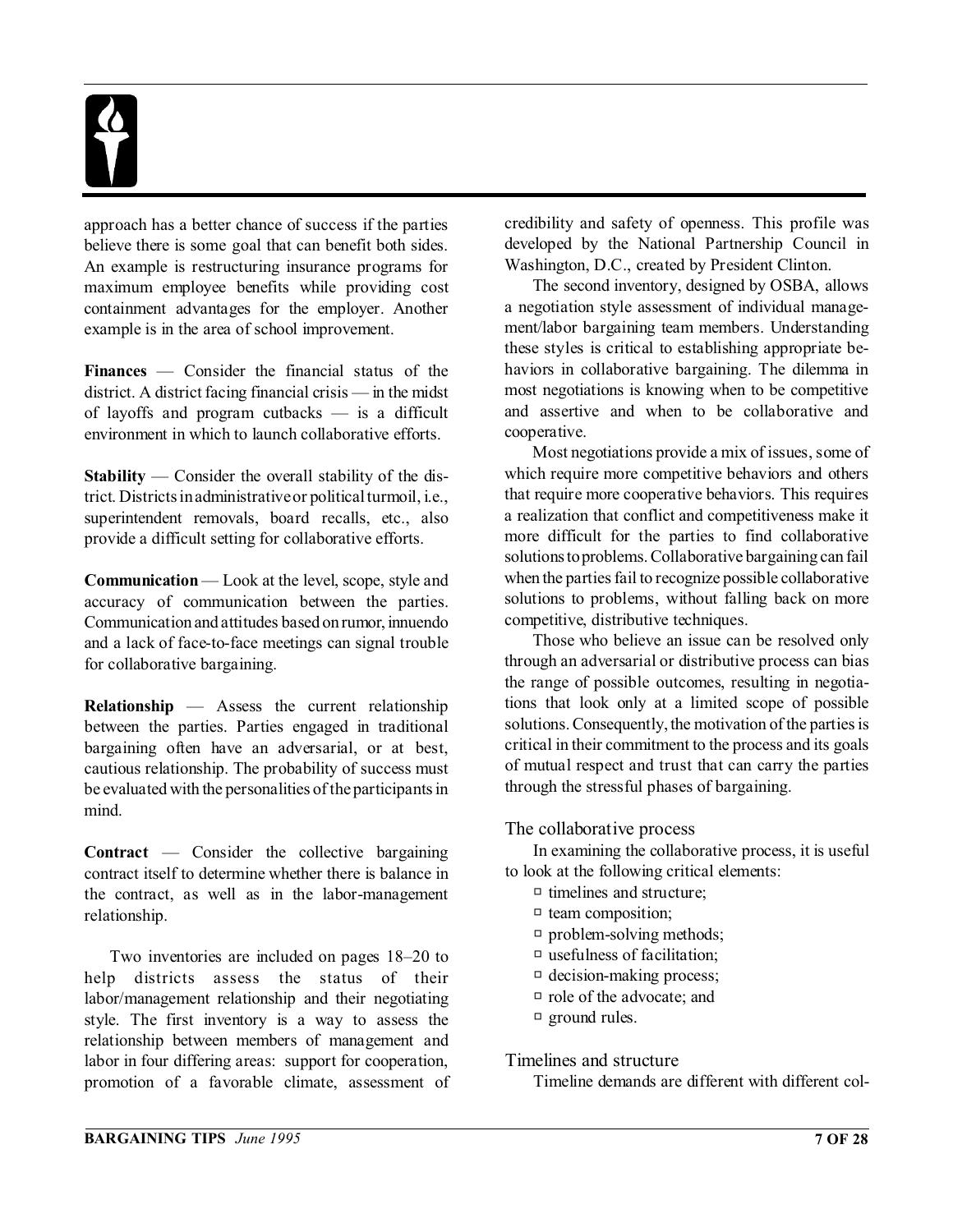

laborative models. An advantage to some collaborative procedures is that bargaining is completed in a relatively short period of time in a reasonable fashion. This is attractive to many districts and associations but requires considerable resource dedication.

For instance, in the U.S. Department of Labor interest-based negotiations process, the negotiations take place over a 30-day period. The parties' ability to reach agreement in such a short period depends on the type and number of issues brought into the negotiations.

Since the basis of collaborative bargaining is to enhance communication between the parties about both issues and underlying interests, considerably more time is required than in a traditional setting. This additional time is magnified by the number of issues brought into the negotiations.

In the OEA-OSBA Collaborative Bargaining Model, unions typically bring in 20 to 40 issues. Management typically brings in 5 to 10 issues. As the parties divide into two or three subcommittees working over a six- to eight-week period, they may be hardpressed to process that many issues. Consequently, when evaluating a collaborative process, the parties need to examine the model's timelines along with the number and type of issues brought into the negotiations.

The parties should consider these elements before any joint decision is made on the type of collaborative bargaining model to be used. Some districts and unions have informal talks regarding the number and types of issues each side will bring into the negotiations to better judge timelines and resource dedication requirements.

Districts and unions that attempt to limit the number of issues may encounter endless discussions on how many subparts there are to each issue. On the other hand, some districts and unions have no difficulty limiting the number of issues. This usually occurs in medium- and small-sized districts whose bargaining histories indicate there are relatively few issues brought to the bargaining table.

There is a danger, however, in leaving timelines completely open with no definite end date to the collaborative process. In some districts, the negotiations process has extended a year or more because there was no deadline. These *never-ending* collaborative sessions may or may not be productive, but there are a number of pitfalls, as identified on page 6, that may cause the parties difficulties.

For example, parties that have been able to avoid conflict by not dealing with major issues or by focusing on minutia may end up delaying discussion of issues in which there may be major conflict. This phenomenon can be exacerbated by the lack of timelines in the process.

The lack of timelines also can create problems in deciding what happens if the collaborative process does not work. Our recommendation has been to add *Cinderella clauses* to ground rules so that the parties know, if the collaborative process is not successful by a certain date, negotiations will proceed to mediation. Without these definitive processes (an ending date and request for mediation), the parties may not be able to use the process effectively.

Timelines and the structure of the process are intricately connected. If, for instance, the process indicates the parties will divide into subcommittees to address certain issues, then time must be allocated for those subcommittees to function. If, on the other hand, the structure of the process is designed to address all issues as a *committee of the whole*, timelines must relate to that function.

#### Team composition

Typically, the more people on a committee, the longer it takes to resolve issues. An advantage of smaller groups (fewer than seven) is the group's ability to make decisions in a more efficient fashion. Larger groups (more than seven) have a tendency to discuss issues more thoroughly and may come up with more creative solutions.

Consequently, the structure of the collaborative process also affects team size. For example, 15-20 bargaining team members need more time to discuss a large number of issues. On the other hand, if those 15 members are divided into three subcommittees with the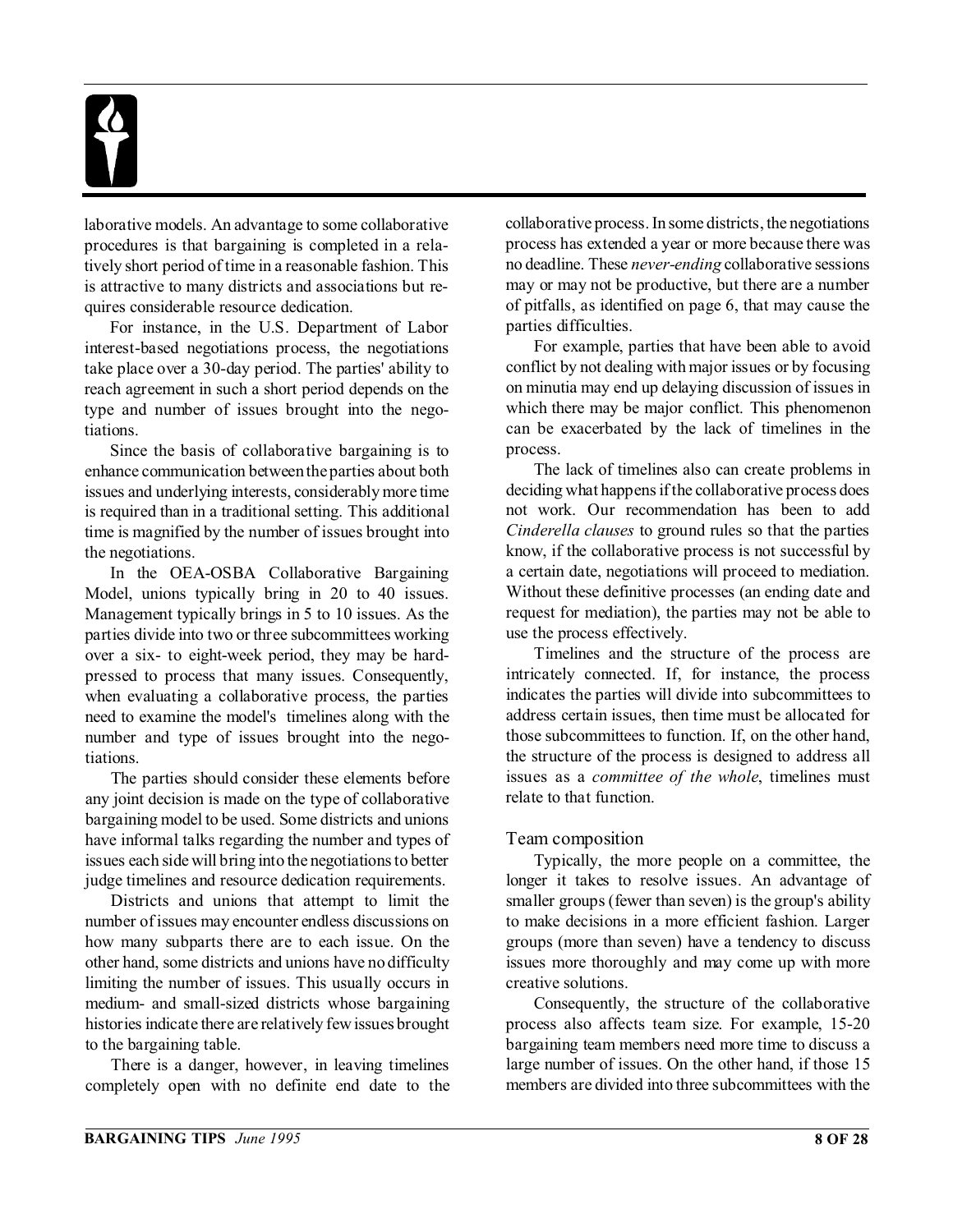

number of issues divided among the subcommittees, time can be used more efficiently.

The general rule of thumb is that the subcommittee process is more efficient for large numbers of issues. A disadvantage, however, is that participants need a higher degree of training and knowledge of issues than they would if all issues were discussed in a committee of the whole. Typically, teacher bargaining units tend to use and be more comfortable with subcommittee work, while classified bargaining units tend to operate as committees of the whole.

Critical decision makers of both parties should be present during bargaining. Typically, union bargaining teams incorporate a significant number of their executive board members as well as representatives from each building.

Typical management teams include board members (less than a quorum); the superintendent, personnel director or other central office staff, like the business manager; as well as building principal representatives.

The number of individuals involved relates directly to the structure of the process, the time needed for negotiations and the resources which must be devoted to complete the bargaining process. Getting the right size team requires a balance of resources, time and structure.

For additional discussion on team composition, see the *Negotiator's Notebook* Technical Assistance (March 1995), "Preparations for Bargaining, Selecting the District's Bargaining Team."

#### Problem-solving methodologies

The proper problem-solving methodology is one of the keys to a successful collaborative bargaining experience. Eighty percent of any solution depends on the proper definition of the problem.

Having the proper problem definition is like the story of two hikers who were being chased by a grizzly bear. While on the run, one of the hikers reaches into his backpack and pulls out a pair of jogging shoes. The other hiker glances over and asks, "Why bother? This bear can outrun you even with those shoes on." His partner responds "I don't need to outrun the bear. I just need to outrun you!"

Since defining the problem is so critical, one of the concerns about a collaborative process is that one or both parties may manipulate information about problems and problem definition. One way to balance this tendency is to use an explicit problem-solving procedure that is monitored by a neutral facilitator. The role of the facilitator will be explored further in the next section.

A variety of problem-solving strategies have been used in successful collaborative bargaining experiences. (Four of them are identified on page 21.) The strategy used in *Getting to Yes* is useful in the *Informal Collaborative/Cooperative model* and is used by a number of Oregon school districts. This process provides general guidelines and principles which are integral in most of the collaborative bargaining models.

The *OEA-OSBA model* is a highly structured problem-solving process facilitated by representatives of both union and management. This comprehensive process can be adapted to the needs of individual districts and unions.

The *Oregon State Conciliation Service's model* also provides a practical way of using a six-step procedure to resolve issues. Reapplication of the sixstep process can be useful and is designed for selffacilitation collaborative models.

The *U.S. Department of Labor model* was designed as a seven-step process, also for use in selffacilitation models. An advantage of this model is that there is excellent background material describing the process in detail.

The *Collective Gaining Scientific Method* used in Montana is useful for issues requiring ongoing monitoring and adjustment over time, such as noneconomic issues or for establishing new or pilot programs.

The *Integrative Problem-Solving Methodology* strategy is useful in helping the parties identify and define problems. This method provides guidelines for evaluating and selecting alternatives to reduce the number of options generated.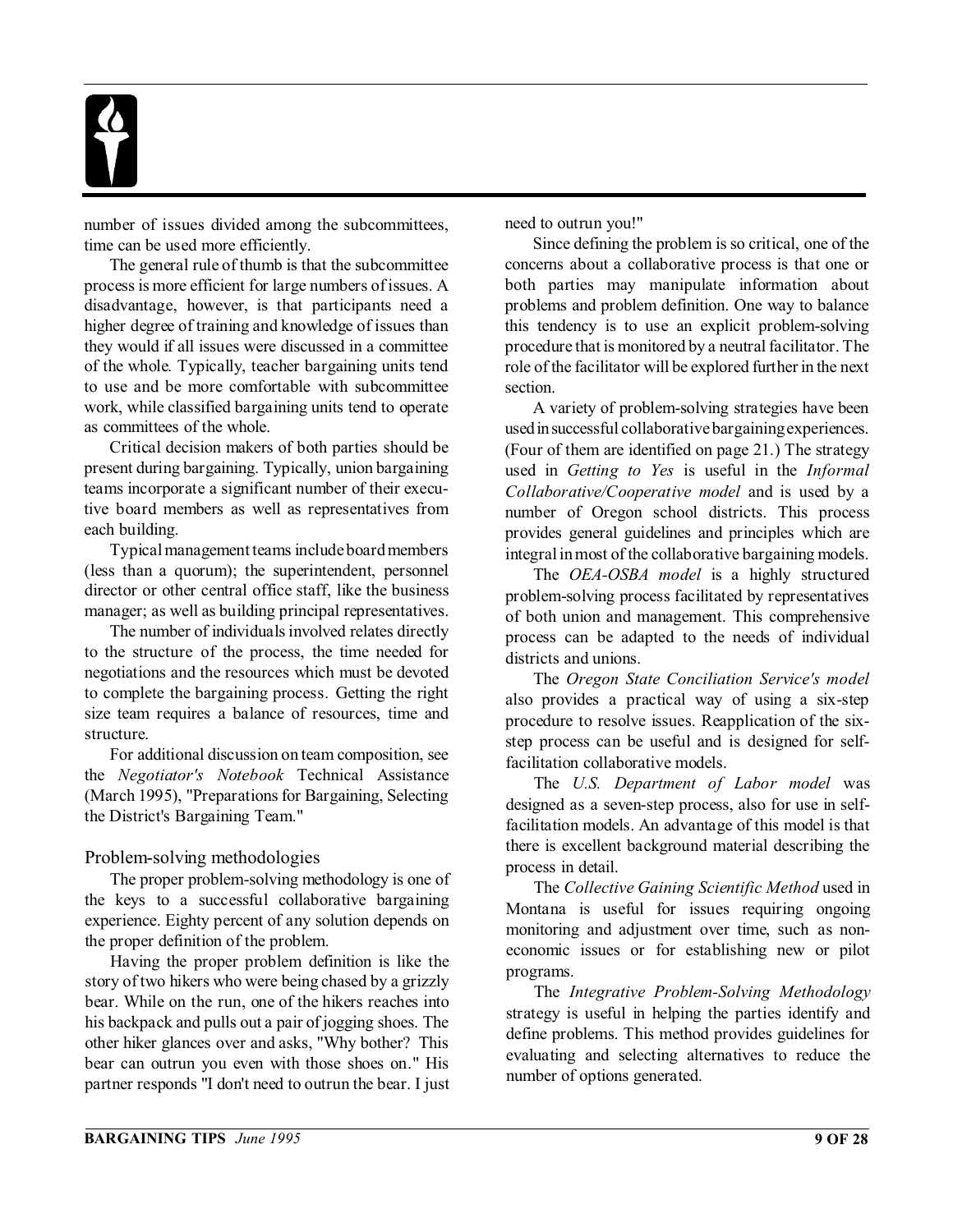

#### Facilitation

The facilitator is one of the most under-valued but critical elements in a successful collaborative bargaining process. The facilitator serves as the process' neutral manager. The facilitator can serve as a resource to the group and suggest ways to improve the efficiency and effectiveness of the process. The facilitator should not express personal opinions on the content. In this way, the facilitator can assure the neutrality of the process.

Most important, the facilitator is not a mediator who makes assessments and judgements about the advantages and disadvantages of particular solutions identified by the parties. The facilitator serves as a gate-keeper for the group, keeping it focused and on task.

Facilitators who depart from the *guardian-of-theprocess* role run the risk of dominating the group through an *advocacy-of-the-substance* role. One characteristic of collaborative bargaining is participation by all negotiating team members. The process becomes skewed when the facilitator assumes the role of expert on content matters.

There are four basic choices for facilitation:

**Self-Facilitation** — A number of collaborative bargaining models provide specific training of participants to allow for a self-facilitation option. Usually one member from either team or a single member acts as the facilitator for a particular session and assumes all of the characteristics of the facilitator's role. The individual does not make content comments and is restricted to observing the process and making suggestions to improve problem-solving strategies. Some models use a rotating self-facilitation option that requires additional training of all members of the team in facilitation roles.

**Advocate Facilitation** — Some models allow a management representative and labor advocate to act as co-facilitators. This can be confusing since the advocate's role is to advocate on the content of the negotiations, while the facilitator only comments on the

process. Without careful training and coordination between the advocates, this can degenerate into a quasitraditional form of bargaining with chief spokespersons for either team doing all the talking. A more effective system for using advocates as facilitators is to rotate the facilitation not only between the two advocates but also among other group participants, as in the first option.

**Outside Facilitation** — The parties can hire a neutral facilitator. Both parties need to accept the person as neutral. The facilitator should have knowledge and expertise in collaborative techniques, group processes and consensus decision-making to provide the group with sufficient expertise. Cost can become a considerable factor. Some models require the facilitator's presence at all sessions, others require only periodic presence of the facilitators, and some models have only an outside facilitator on-call. A facilitator is essential, however, in conducting the necessary training.

**Co-Facilitators** — Some models, like the OEA–OSBA Collaborative Bargaining Model, assure neutrality by providing both a labor and a management representative to balance any questions regarding facilitation. This highly structured way can be expensive but is useful when there is a minimal level of trust between the parties or where there is a good deal of suspicion about the process itself.

#### Group decision making

The problem-solving strategies used in collaborative bargaining can generate a variety of solutions but agreement is needed on a final alternative for successful bargaining to take place. The method for making these decisions is a critical element of the collaborative process.

Most collaborative bargaining processes use a consensus decision-making model for making decisions within the group and the final selection of alternatives and options. This strategy should be identified prior to starting the model so both parties know how decisions will be made.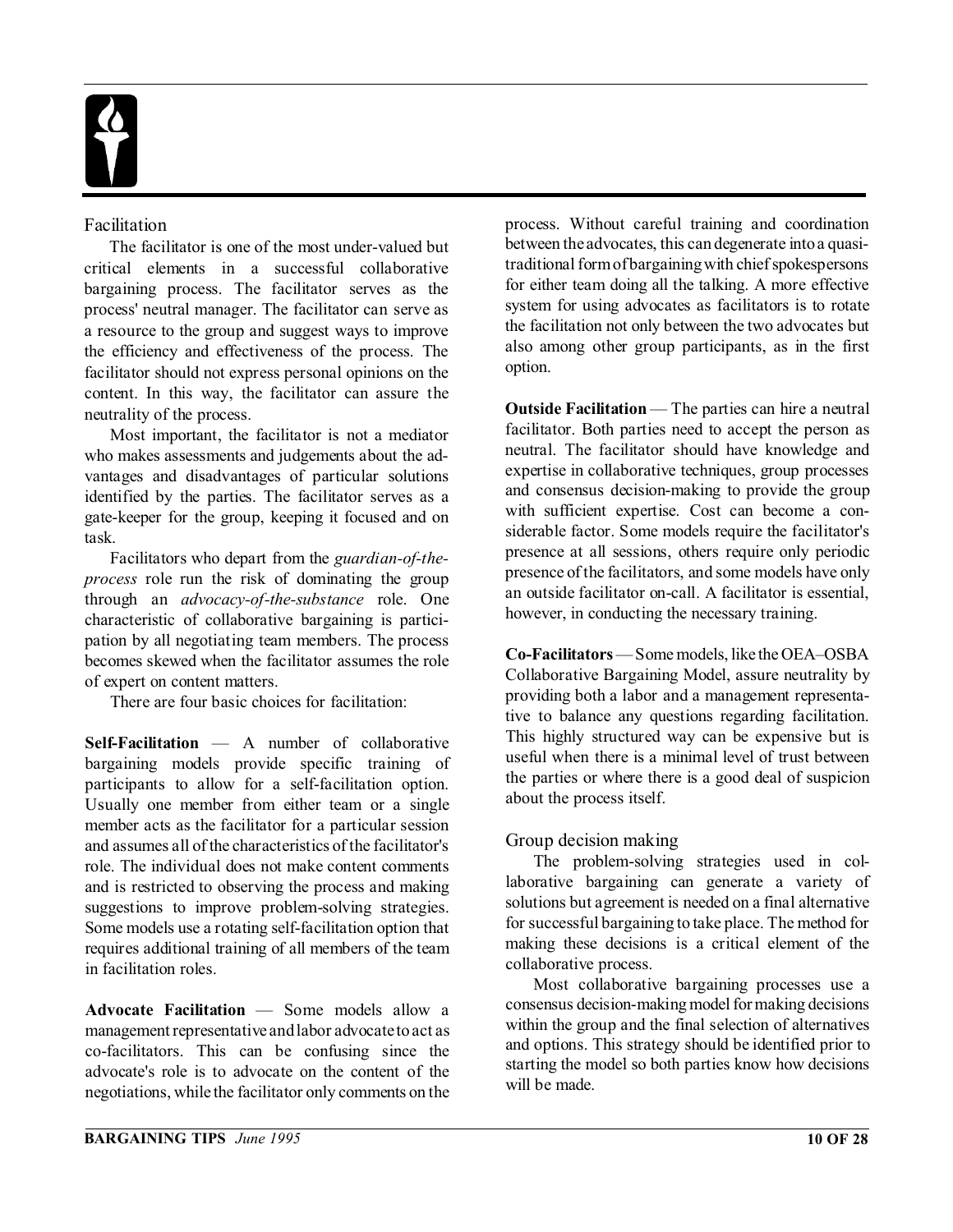Some models use different forms of consensus decision-making. The OEA–OSBA Collaborative Bargaining Model, the U.S. Department of Labor Collaborative Bargaining Model and the state Conciliation Service bargaining model essentially use the same definition of consensus: A decision that everyone can support, agree to, or live with.

However, some models have different meanings of consensus and different operational rules. Some models use an 80 percent major majority rule in which agreement is required of only 80 percent of the participants. Other models use a quorum consensus rule which requires a consensus only in a major quorum of the participants. Neither the quorum consensus rule nor the major majority census rule are recommended. Both of these processes allow minority opinions, which can decrease the acceptability of solutions identified by the group. Insisting that all group members reach consensus increases the chances of reaching a successful, high quality agreement.

#### Role of the advocate

The advocate's role in collaborative bargaining negotiations is substantially different than the advocate's role during traditional bargaining. During traditional bargaining, the advocate acts as chief spokesperson for the bargaining team to construct written proposals and counterproposals and, along with the team, to determine appropriate strategies and tactics. Typically, the advocate in a traditional setting is the sole spokesperson for the team and articulates the party's positions.

In a collaborative bargaining situation, the advocate does not act as the sole spokesperson or the chief negotiator. The advocate's role is to assist the team in developing strategies and tactics that are executed by individual team members, not solely by the advocate. The advocate and the participants do not take positions on issues, nor seek to represent themselves as the sole representative of either party.

The advocate in a collaborative bargaining situation also serves as a consultant advising on PECBA and the technical aspects of various issues in negotiations. Unlike the traditional situation, where this advice is

given privately in caucuses, the advice is given publicly in the presence of both parties during a collaborative bargaining session. Like the facilitator, the advocate must be skilled in group dynamics, conflict management and technical expertise in collaborative processes.

#### Ground rules

Ground rules are not recommended in most forms of traditional bargaining, but they are a good idea in the collaborative bargaining process because there are so many variations and models available. The type of model and its implications for timelines, team composition and resource allocation is critically important.

Consequently, ground rules should include:

 $\Box$  party identification;

 $\Box$  number of participants for the employer and union teams;

 $\Box$  whether the advocates will be present;

 $\Box$  the facilitator's identification and role as process advisor;

 $\Box$  specific timelines about when bargaining begins and ends, along with a *Cinderella clause* that outlines what happens if the parties do not reach tentative agreements;

 $\Box$  the parties' authority to bargain and reach conceptual and tentative agreements. The process should indicate that tentative agreements must be submitted back to the board and the union for final ratification and that the parties only have authority to reach a tentative agreement;

 $\Box$  whether team caucuses are allowed even though caucuses are rarely used in most collaborative processes;

 $\Box$  a brief outline of the process or model used by the parties;

 $\Box$  whether the bargaining process will be conducted as a committee of the whole or if subcommittees may be used;

 $\Box$  whether the bargaining sessions will be open or closed to the public pursuant to ORS 192.660 (2).

An example of some sample ground rules are included in pages 22–23.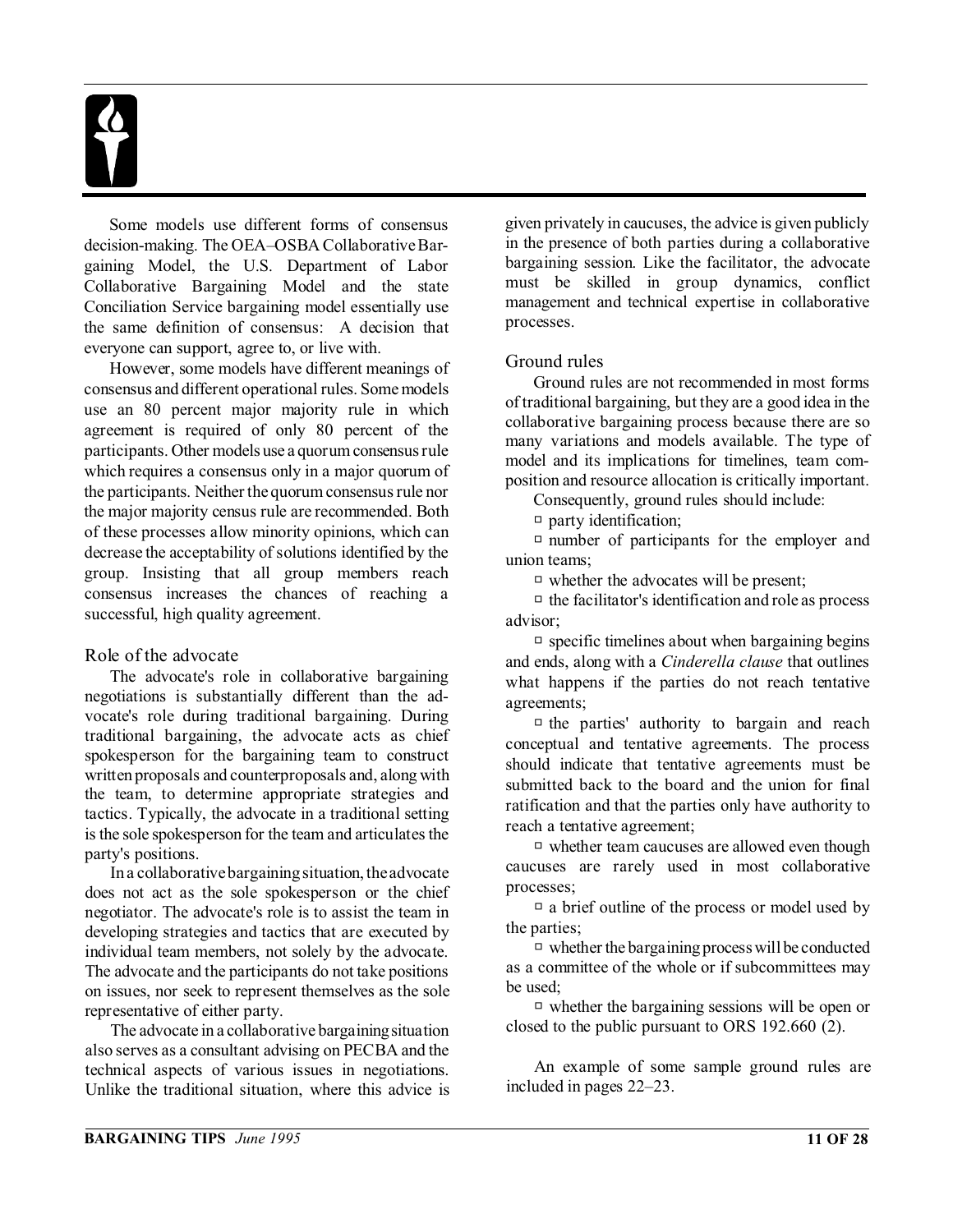#### **Training**

Collaborative bargaining requires a different set of skills than is usually found in the traditional bargaining processes. Because of this, participant training is critically important. Successful collaborative bargaining experiences are predicated not only on the parties' motivation but also the parties' knowledge and experience in the process itself.

Critical skill training needed to engage in collaborative bargaining is:

 $\Box$  conflict management;

- $\Box$  negotiations strategy;
- $\Box$  interpersonal communications training;
- $\Box$  consensus decision-making techniques;
- $\Box$  problem-solving techniques;
- $\Box$  defining and identifying interests;
- $\Box$  option reduction techniques;

 $\Box$  uilization of principled/integrated negotiations styles;

- $\Box$  group process skills;
- $\Box$  evaluating alternatives; and
- $\Box$  development of ground rules.

Pages 24–28 offer a better idea of the different types of training agendas available.

Pages 24–25 are the sample agenda and table of contents from the training manual for the OEA–OSBA Collaborative Bargaining Model.

Pages 26–27 offer an explanation and agenda from the interest-based bargaining training workshops conducted by the Oregon Employment Relations Board Conciliation Service. Page 28 shows a sample agenda from the U.S. Department of Labor Office of the American Workplace Office of Labor/Management Programs training agenda for their interest-based negotiations.

*By Ron Wilson, OSBA Director of Labor Relations*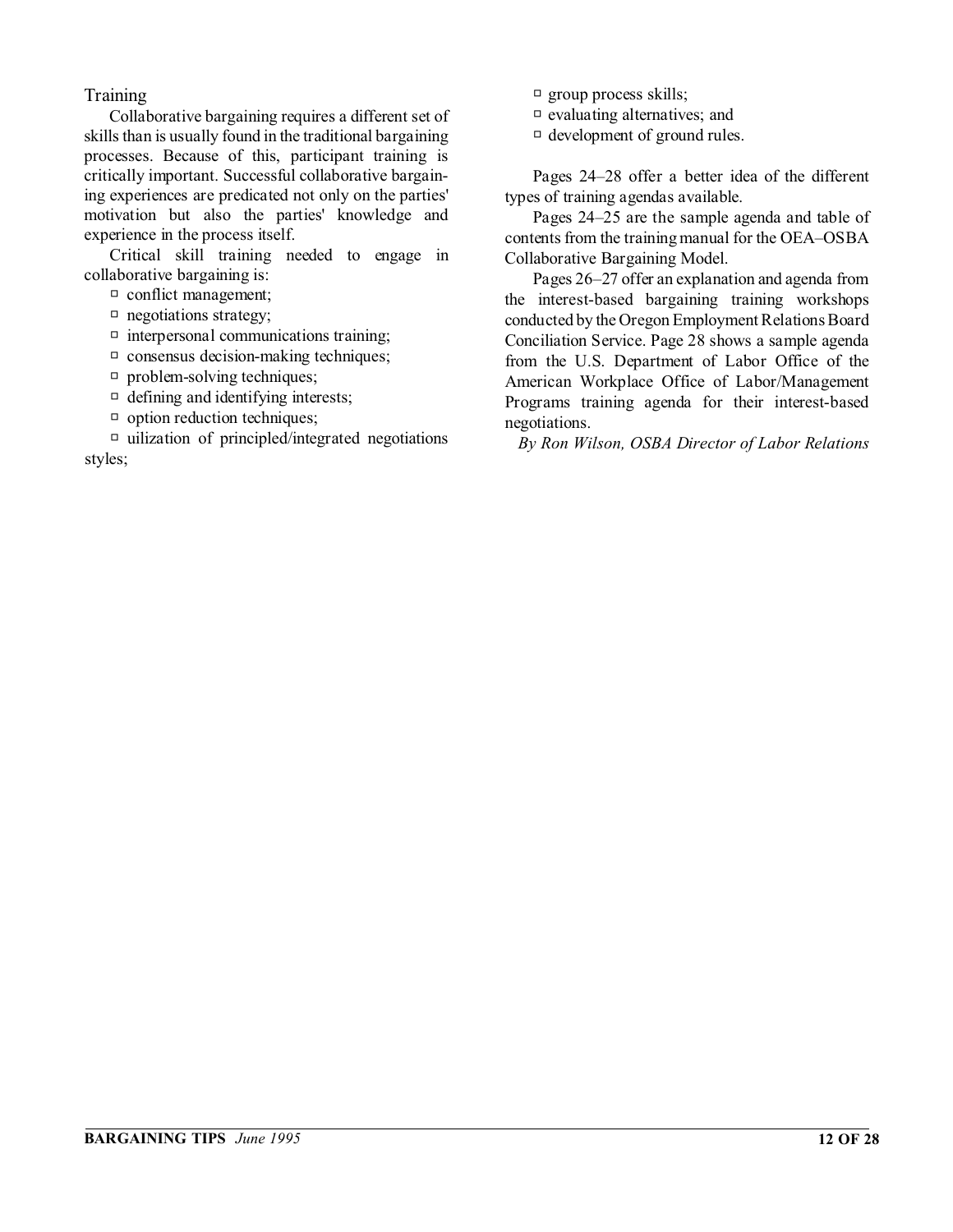## **Traditional Bargaining Models in Oregon School Districts**

*Characteristics of Models*

| <b>Type</b>                                  | Origins                                                                                                                                                        | Advocate<br>Presence/<br>Input                                                             | Team<br><b>Structure</b>                                                                                                                                                                                                                          | Participant<br><b>Training</b>              | <b>Process</b>                                                                                                                                                                                                                                                                           | Sessions\<br><b>Time Frame</b>                                                                                                                                              | Ground<br><b>Rules</b>                                                     |
|----------------------------------------------|----------------------------------------------------------------------------------------------------------------------------------------------------------------|--------------------------------------------------------------------------------------------|---------------------------------------------------------------------------------------------------------------------------------------------------------------------------------------------------------------------------------------------------|---------------------------------------------|------------------------------------------------------------------------------------------------------------------------------------------------------------------------------------------------------------------------------------------------------------------------------------------|-----------------------------------------------------------------------------------------------------------------------------------------------------------------------------|----------------------------------------------------------------------------|
| Adversarial<br>Negotiations<br>Model         | • Private Sector<br>Manufacturing<br>• Trade Union Style<br>Bargaining                                                                                         | Outside professional<br>negotiator usually<br>present                                      | · Professional<br>negotiator<br>· Team participation<br>usually limited to<br>caucuses                                                                                                                                                            | Structure/<br>Participation                 | • Highly Structured<br>• Written proposals<br>· Positional<br>statements<br>• Rationalize and<br>justify positions<br>· Maximize gains<br>· Minimize losses<br>· Demand<br>concessions<br>• Apply pressure<br>• Few and small<br>concessions<br>· Packaging<br>proposals                 | · Sessions typically<br>scheduled for every<br>other week for 2-3<br>hours at a time<br>• Typically 8-12<br>meetings prior to<br>mediation<br>• 2 to 12 months<br>typically | • Usually<br>avoided<br>• Can be<br>submitted for<br>strategic<br>purposes |
| Process-<br>Oriented<br>Adverserial<br>Model | • Private Sector<br>Manufacturing<br>· Trade Union Style<br>Bargaining                                                                                         | Outside professional<br>negotiator usually<br>present                                      | • Professional<br>negotiator<br>• Team participation<br>usually limited to<br>caucuses                                                                                                                                                            | Generic<br>negotiations<br>training         | • Process used<br>strategically<br>• Focus on<br>economics<br>• Apply pressure<br>• Written proposals<br>· Positional<br>statements<br>• Maximize gains<br>• Minimize losses<br>· Demand<br>concessions<br>• Few and small<br>concessions<br>• D is tribut ive<br>bargaining             | • 1-2 day marathon<br>sessions<br>• 30 day option<br>· Option for non-<br>expedited format<br>$\cdot$ 6-7 months<br>depending on the<br>number of issues                    | • Usually<br>avoided<br>• Can be<br>submitted for<br>strategic<br>purposes |
| Informal.<br>Adversarial<br>Model            | • Private Sector<br>Manufacturing<br>• Trade Union Style<br>Bargaining<br>• Limited Problem<br>Solving<br>• Limited Issue<br>Bargaining<br>• Personality based | Behind the scenes, if<br>at all                                                            | · Superintendent/<br>board chair/<br>bo ard representative<br>serves as sole<br>spokesperson<br>• Team participation<br>and discussion at the<br>table                                                                                            | Generic<br>negotiations<br>training, if any | · Informal,<br>personable<br>• Written proposals<br>proposals<br>optional<br>· Discussion of<br>bottom<br>line positions<br>• Maximize gains<br>• Minimize losses<br>• Problem solve<br>• Apply pressure<br>gently<br>· Gradual<br>concessions/<br>movement<br>• Package issues<br>early | • Loosely structured,<br>short<br>duration, low<br>frequency<br>sessions<br>• Typically 2-8<br>sessions total<br>· Variable, usually 2<br>to 4 months                       | • Usually no                                                               |
| Expedited<br>Traditional<br>Model            | • Private Sector<br>Manufacturing<br>• Trade Union Style<br>Bargaining<br>• Limited issues<br>1993 OSBA Labor Relations Department, All Rights Reserved        | Variable.<br>professional<br>negotiator may be<br>present or advising<br>behind the scenes | • If present,, usually<br>the professional<br>negotiator is<br>spokesperson;<br>otherwise, the<br>superintendent/<br>board chair/board<br>representative serves<br>as sole spokesperson<br>• Team participation<br>and discussion at the<br>table | Generic<br>negotiations<br>training, if any | • District-specific<br>procedures<br>• Limited issues<br>• Marathon sessions<br>• Limited number of<br>sessions<br>• Written proposals<br>· Discussion of<br>bottom-line<br>positions                                                                                                    | • 1-2 day marathon<br>sessions/weekends<br>$\cdot$ 30/60/90 day<br>options<br>• Variable                                                                                    | • Variable,<br>mostly yes                                                  |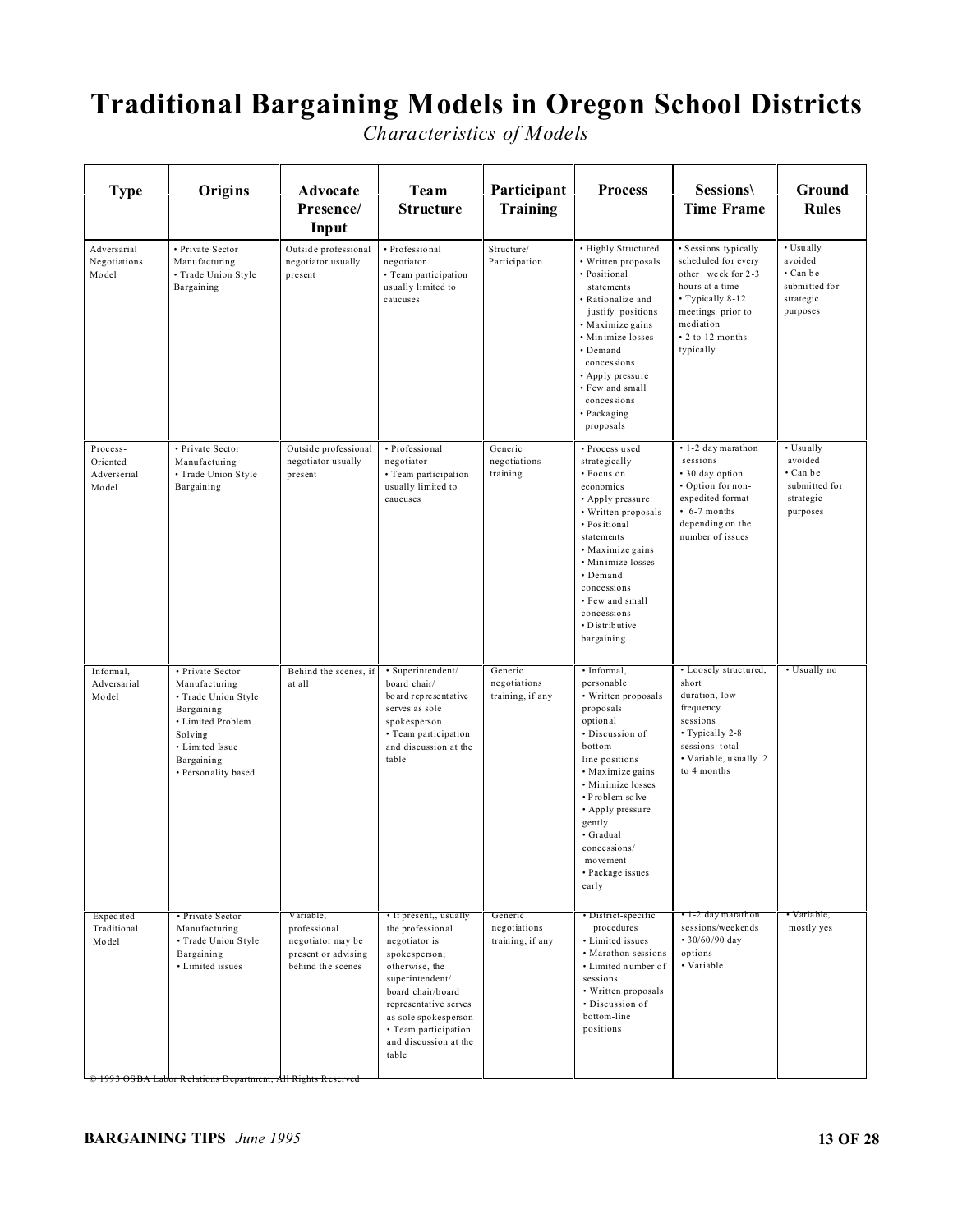## **Alternative Bargaining Models in Oregon School Districts**

*Characteristics of Collaborative Models*

| · Outside<br>Behind the<br>Usually none<br>· Informal<br>• Lo ose ly<br>No<br>• Problem<br>· Gore<br>Informal,<br>· Newberg<br>facilitators<br>Collaborative/<br>Solving<br>scenes, if at all<br>· Friendly,<br>structured,<br>• Limited<br>• Pilot Rock<br>• "Bottom line"<br>short<br>Cooperative<br>rarely used<br>discussions<br>Model<br>· Silverton Elem.<br>$\cdot$ No<br>duration, low<br>Issues<br>· Linn-Benton<br>intervention<br>• Usually no<br>frequency<br>• Relationship<br><b>ESD</b><br>during acturl<br>formal<br>·Variable,<br>based<br>• West Union<br>usually 1 to 5<br>negotiations<br>written<br>· Central Linn<br>sesions<br>proposals<br>·Damascus-<br>• Limited<br>Union<br>participation by<br>· Central<br>parties<br>· Oakridge<br>• Minimal<br>Yes active, if<br>Facilitator<br>·District-specific<br>Formal,<br>• Problem<br>• Albany<br>• Facilitators<br>structure,<br>Collaborative<br>• Corvalis<br>usually not<br>present<br>provided training<br>procedures<br>no<br>Solving<br>3-4 hour<br>• Written<br>Model<br>• Interest<br>• Eugene<br>present<br>• Usually none<br>sessions<br>Based<br>• Beaverton<br>proposals may<br>• Variable<br>· Mutual Gains<br>during actual<br>be used<br>• Hermiston<br>Bargaining<br>• Junction City<br>negotiations<br>• Issue<br>· Principled<br>· Scio<br>identification<br>• Redland<br>Negotiations<br>• Mutual Interests<br>· Gladstone<br>• Problem solving<br>• Win/Win<br>solutions<br>• May use chief<br>spokespersons<br>$\cdot$ 1-2 day<br>·Self-facilitation<br>• Expedited<br>U.S.Department<br>• Private Sector<br>· Springfield<br>Yes, active in<br>Two day training<br>marathon<br>present are<br>• Bend-LaPine<br>•May use one<br>content and<br>• Issue<br>of Labor:<br>Manufacturing<br>sessions<br>minimal<br>· South Lane<br>process<br>identification<br>Interest-Based<br>·Interest-Based<br>facilitator<br>• 30 day option<br>• Lebanon<br>• Structured<br>Negotiations<br>Bargaining<br>•A dvo cates may<br>• Option for<br>· Principled<br>• Rainier<br>facilitate<br>problemsolving/<br>non-expedited<br>Negotiations<br>· Ontario<br>•Minimal<br>Brainstorming<br>· Focus on hard<br>format<br>• Win/Win<br>content<br>$\cdot$ 48 hour<br>interventions.<br>issues first<br>Bargaining<br>marathon<br>• Expedited<br>focus on<br>• Establish written<br>$• 30-day$<br>standards for<br>Bargaining<br>process<br>·Mutual<br>judging options<br>option<br>in advance<br>Interest<br>• No written<br>Bargaining<br>proposals<br>• Active<br>participation by<br>participants<br>$\cdot$ Two<br>•Two-Union and<br>• Win/Win<br>Optional and<br>1 day minimum;<br>• Highly<br>OEA-OSBA<br>• Bethel<br>"weekends"<br>Management in<br>controlled by<br>1 to 3 days<br>Collaborative<br>Goldaber<br>• Rainier<br>Structured<br>• Meet off site<br>• Multiple<br>Bargaining Model<br>· Jewell<br>tandem<br>ground rules<br>available<br>Approach<br>Subcommittee<br>•Process related<br>• Extensive<br>· Hillsboro Elem.<br>• Mutual Gains<br>meetings<br>· South Lane<br>input only<br>discussion of<br>Bargaining<br>• High<br>• Relationship<br>·Barlow-Gresham<br>i nterests and<br>intensity<br>• Sandy UH<br>issue<br>Issues<br>identification<br>activity<br>• Problem<br>• LaGrande<br>$\cdot$ 10-12 weeks<br>•Problem-solving<br>Solving<br>· St. Helens<br>duration<br>• Lebanon<br>• Principled<br>strategy<br>• Brainstoming<br>Negotiations<br>• Warrenton-<br>• Emphasis on<br>Hammond<br>• Scappoose<br>communication<br>• Corbett<br>by participants<br>• No written<br>· Tillamook<br>proposals | <b>Type</b> | Origins | <b>Districts</b><br><b>Utilizing</b> | Facilitator<br>Interventio<br>$\mathbf n$ | Advocate<br>Presence/<br>Input | Participant<br><b>Training</b> | <b>Process</b> | Sessions\<br>Time<br>Frame | Ground<br><b>Rules</b> |
|----------------------------------------------------------------------------------------------------------------------------------------------------------------------------------------------------------------------------------------------------------------------------------------------------------------------------------------------------------------------------------------------------------------------------------------------------------------------------------------------------------------------------------------------------------------------------------------------------------------------------------------------------------------------------------------------------------------------------------------------------------------------------------------------------------------------------------------------------------------------------------------------------------------------------------------------------------------------------------------------------------------------------------------------------------------------------------------------------------------------------------------------------------------------------------------------------------------------------------------------------------------------------------------------------------------------------------------------------------------------------------------------------------------------------------------------------------------------------------------------------------------------------------------------------------------------------------------------------------------------------------------------------------------------------------------------------------------------------------------------------------------------------------------------------------------------------------------------------------------------------------------------------------------------------------------------------------------------------------------------------------------------------------------------------------------------------------------------------------------------------------------------------------------------------------------------------------------------------------------------------------------------------------------------------------------------------------------------------------------------------------------------------------------------------------------------------------------------------------------------------------------------------------------------------------------------------------------------------------------------------------------------------------------------------------------------------------------------------------------------------------------------------------------------------------------------------------------------------------------------------------------------------------------------------------------------------------------------------------------------------------------------------------------------------------------------------------------------------------------------------------------------------------------------------------------------------------------------------------------------------------------------------------------------------------------------------------------------------------------------------------------------------------------------------------------------------------------------------------------------------------------------------------------------------------------------------------------------------------------|-------------|---------|--------------------------------------|-------------------------------------------|--------------------------------|--------------------------------|----------------|----------------------------|------------------------|
|                                                                                                                                                                                                                                                                                                                                                                                                                                                                                                                                                                                                                                                                                                                                                                                                                                                                                                                                                                                                                                                                                                                                                                                                                                                                                                                                                                                                                                                                                                                                                                                                                                                                                                                                                                                                                                                                                                                                                                                                                                                                                                                                                                                                                                                                                                                                                                                                                                                                                                                                                                                                                                                                                                                                                                                                                                                                                                                                                                                                                                                                                                                                                                                                                                                                                                                                                                                                                                                                                                                                                                                                                |             |         |                                      |                                           |                                |                                |                |                            |                        |
|                                                                                                                                                                                                                                                                                                                                                                                                                                                                                                                                                                                                                                                                                                                                                                                                                                                                                                                                                                                                                                                                                                                                                                                                                                                                                                                                                                                                                                                                                                                                                                                                                                                                                                                                                                                                                                                                                                                                                                                                                                                                                                                                                                                                                                                                                                                                                                                                                                                                                                                                                                                                                                                                                                                                                                                                                                                                                                                                                                                                                                                                                                                                                                                                                                                                                                                                                                                                                                                                                                                                                                                                                |             |         |                                      |                                           |                                |                                |                |                            | Variable, mostly       |
|                                                                                                                                                                                                                                                                                                                                                                                                                                                                                                                                                                                                                                                                                                                                                                                                                                                                                                                                                                                                                                                                                                                                                                                                                                                                                                                                                                                                                                                                                                                                                                                                                                                                                                                                                                                                                                                                                                                                                                                                                                                                                                                                                                                                                                                                                                                                                                                                                                                                                                                                                                                                                                                                                                                                                                                                                                                                                                                                                                                                                                                                                                                                                                                                                                                                                                                                                                                                                                                                                                                                                                                                                |             |         |                                      |                                           |                                |                                |                |                            | Optional, but if       |
|                                                                                                                                                                                                                                                                                                                                                                                                                                                                                                                                                                                                                                                                                                                                                                                                                                                                                                                                                                                                                                                                                                                                                                                                                                                                                                                                                                                                                                                                                                                                                                                                                                                                                                                                                                                                                                                                                                                                                                                                                                                                                                                                                                                                                                                                                                                                                                                                                                                                                                                                                                                                                                                                                                                                                                                                                                                                                                                                                                                                                                                                                                                                                                                                                                                                                                                                                                                                                                                                                                                                                                                                                |             |         |                                      |                                           |                                |                                |                |                            | Yes, extensive         |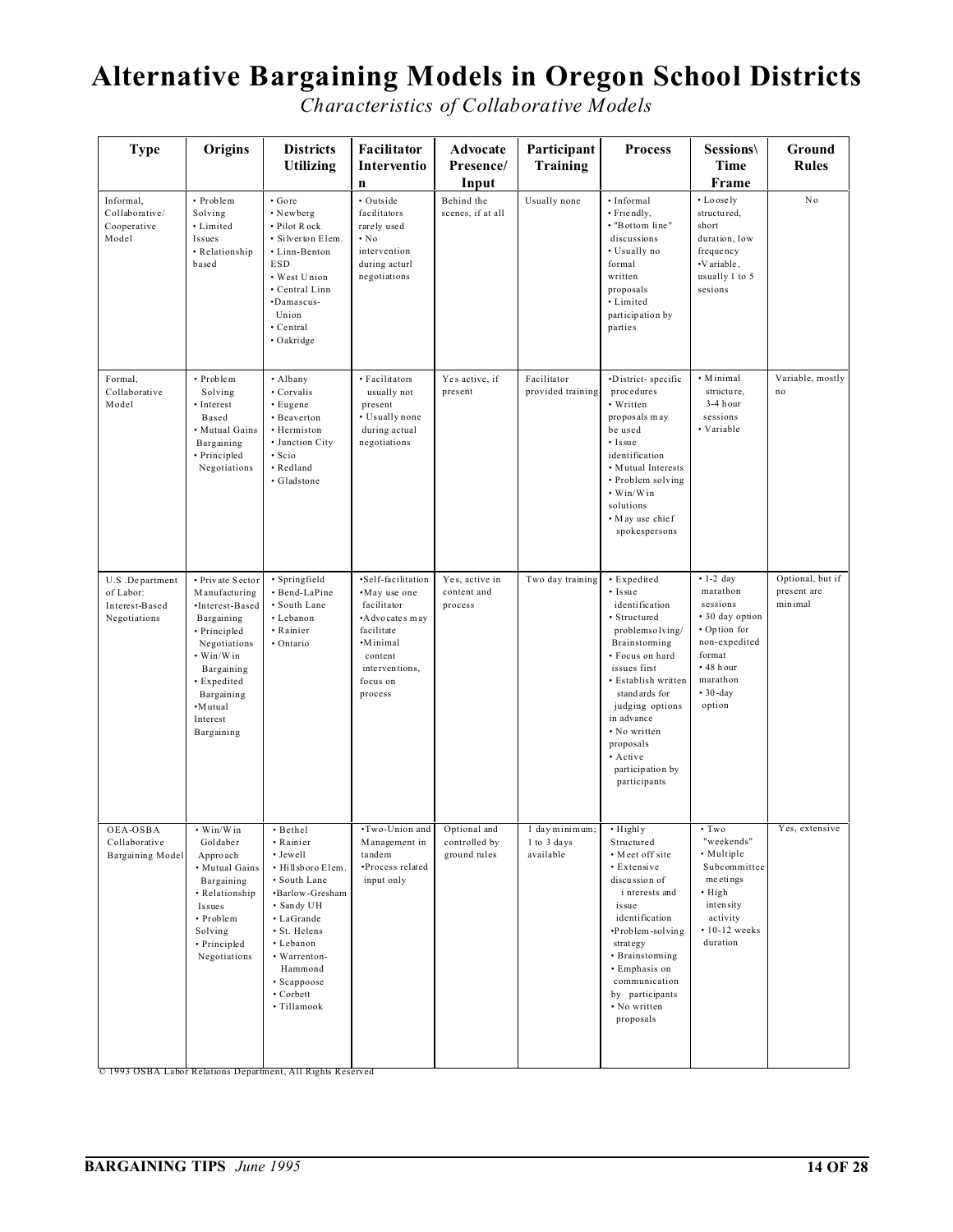## The OEA-OSBA Nontraditional Bargaining Model Services and Benefits

The following services and benefits are available from the Oregon Education Association (OEA) and Oregon School Boards Association (OSBA) for school districts and local employee's associations that mutually agree to try a nontraditional bargaining approach:

 $\Box$  The parties are provided with two facilitators who have a background in bargaining in Oregon. The facilitators' role is to advocate for the *process*, rather than for the parties.

 $\Box$  The facilitators meet with representatives from both parties in a joint information session, outlining the OEA-OSBA model and the parties' responsibilities. This session is designed to help the parties decide whether to pursue a nontraditional process.

 $\Box$  The facilitators conduct an unbiased assessment with members of each party to assess the circumstances in the school district. Honest answers to assessment questions help determine whether the nontraditional bargaining model is the best approach for the parties at this time.

 $\Box$  The facilitators convene the parties for a joint information session. This session helps the parties understand each step in the OEA-OSBA process and how the parties work together and interrelate. Case studies and assigned readings help the parties understand their responsibilities in the nontraditional process.

 $\Box$  The parties work out and agree to their own ground rules before beginning the actual bargaining process.

 $\Box$  The facilitators convene the parties for a thorough training session to prepare for the actual bargaining phases. Some of the areas covered during this training session include:

- assertiveness training;
- **P** group process skills—how to manage people's differences in a variety of situations including interpersonal communication, underlying interpersonal relationships and personal styles under stress;
- $\blacksquare$  versatility;
- decision making on equal terms;
- $\blacksquare$  team-building skills;
- developing a positive working relationship;
- creative, mutual problem solving skills and minimization of positional *polarized* bargaining;
- ownership through participation.

 $\Box$  The facilitators convene the parties for the first weekend session. They facilitate the process throughout the weekend to open up communications between the parties, establish clear perceptions about the issues and begin trust-building between the parties.

 $\Box$  The facilitators give complete instructions and thorough training for the subcommittee phase. The parties work by themselves in the subcommittees, but the facilitators occasionally check to see that the process still is on track. If the parties wish, the facilitators will facilitate a subcommittee meeting. During this phase, the parties attempt to reach agreement on as many issues as possible to bring in to the second weekend session.

 $\Box$  The facilitators convene the parties for the second weekend session and facilitate the process throughout the weekend. The purpose of the second weekend session is to reach agreement on a total contract settlement.

 $\Box$  Following contract settlement and ratification by the parties, the facilitators may convene the parties for a debriefing session. The purpose of this session is twofold:

- P The parties should review the process and identify strengths and weaknesses both for their future benefit as well as for the benefit of the facilitators to improve the process.
- More important, the parties should identify ways they will continue to develop their working relationships during non-bargaining years.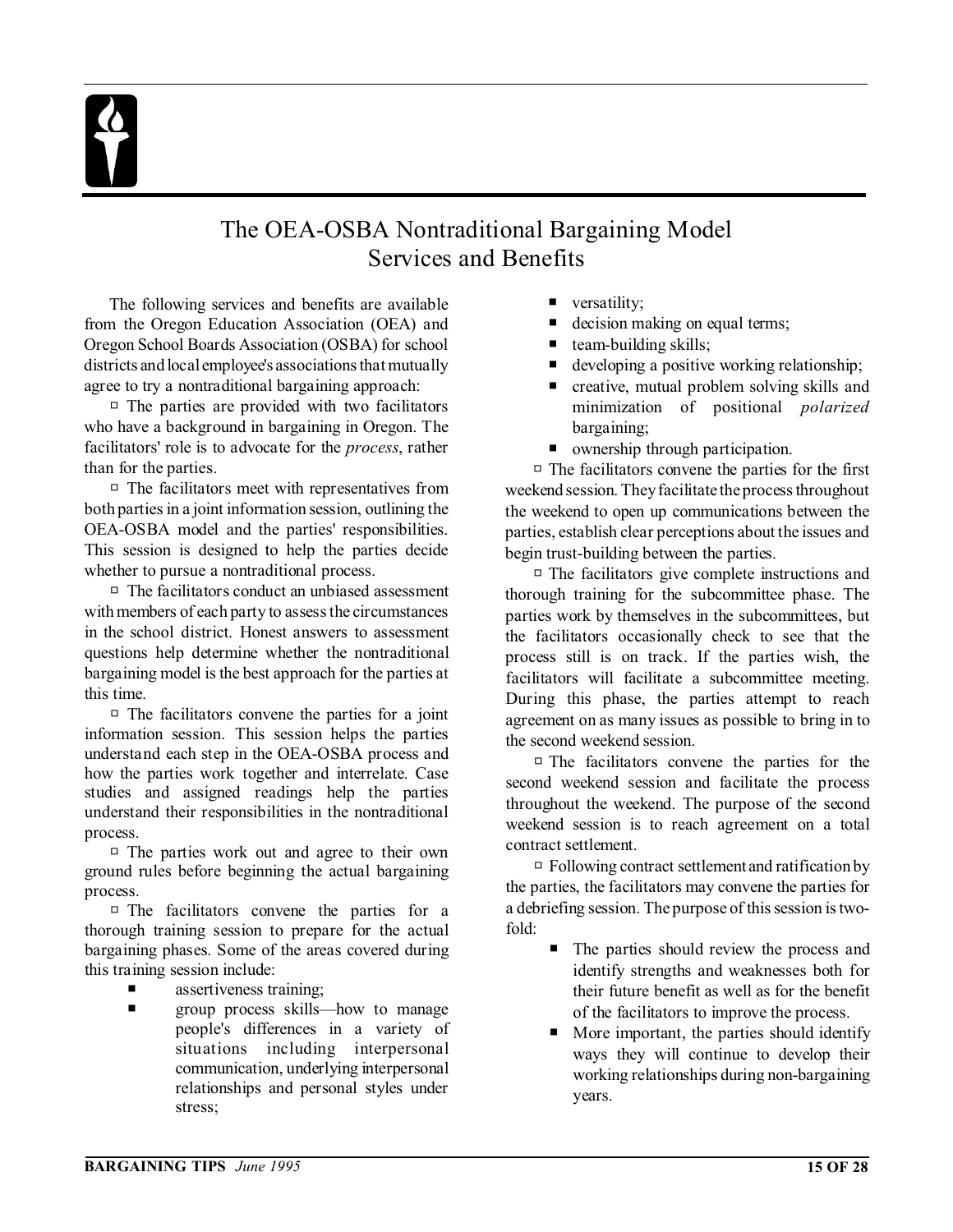## The OEA-OSBA Nontraditional Bargaining Model Sequence of Events

The Oregon Education Association (OEA) and Oregon School Boards Association (OSBA) bargaining coordinators decide whether both parties are interested in nontraditional bargaining. If the interest is coming from the parties' authorized representatives, the coordinators then assign facilitators to make the initial presentation to the school district. (These facilitators are not necessarily the ones who facilitate the nontraditional bargaining process if the parties decide to pursue it.)

#### **FirstMeeting–The Initial, Introductory Presentation**

— Two facilitators meet with representatives from both parties after both sides express interest in exploring the nontraditional bargaining process. The purpose is to briefly outline the OEA-OSBA Nontraditional Model, answer questions about the process and give the parties an idea how each phase will be implemented.

**Second Meeting – Assessment** — Members of each bargaining team must be appointed prior to this meeting and must be present at the meeting. The facilitators outline the nontraditional bargaining process for them. *The facilitators then conduct separate assessment meetings with each party.* The purpose of these meetings is to assess the parties' chances of success if they engage in nontraditional bargaining and for the facilitators to make recommendations and/or outline the parties' strengths and weaknesses with this style of bargaining.

**Third Meeting – Joint Information Session** — If the parties agree to proceed with the OEA-OSBA nontraditional bargaining process, all members of the parties are called together for the joint information session. The purpose is to instruct members about what will occur in each phase of the process, offer tips for success, confirm their commitment to the process and make assignments for the fourth meeting. One assignment is for all members to read Fisher's *Getting to Yes* prior to the fourth meeting.

**Fourth Meeting – Joint Training Session** — All members of both parties meet to role play and receive training about what is expected of them in each phase of the process. For example, they practice talking with each other on the basis of interest, rather than positional bargaining. Assignments are made which must be completed prior to the first weekend session. These include developing and adopting ground rules and preparing questions reflecting interests and issues to be discussed during the first weekend.

**Develop Ground Rules** — Representatives from each party meet, without the facilitators, to develop ground rules to take back to each side for adoption.

**Adoption of Ground Rules** — The parties meet separately, without the facilitators, to adopt the proposed ground rules.

**Develop Interests and Issues** — The parties meet separately, without the facilitators, to develop questions centering on interests and issues they want to discuss and resolve during bargaining.

**First Weekend Bargaining Session** — The facilitators and all members of both parties meet for the first bargaining session. During this weekend, the parties engage in interest bargaining where they discuss all the interests brought in by both sides. Each side displays its list of questions on sheets of newsprint on the wall. There is no limit on the discussion time for each question. *Each issue is discussed until no one has anything further to say about it. The only limit is the closing time*. The meeting typically begins on Friday evening and continues until the end of the day on Saturday. Before the parties leave, they assign the issues to subcommittees, assign team members from each party to serve on subcommittees and receive instruction from the facilitators about the subcommittee phase. (This is mainly *reminder* instruction because the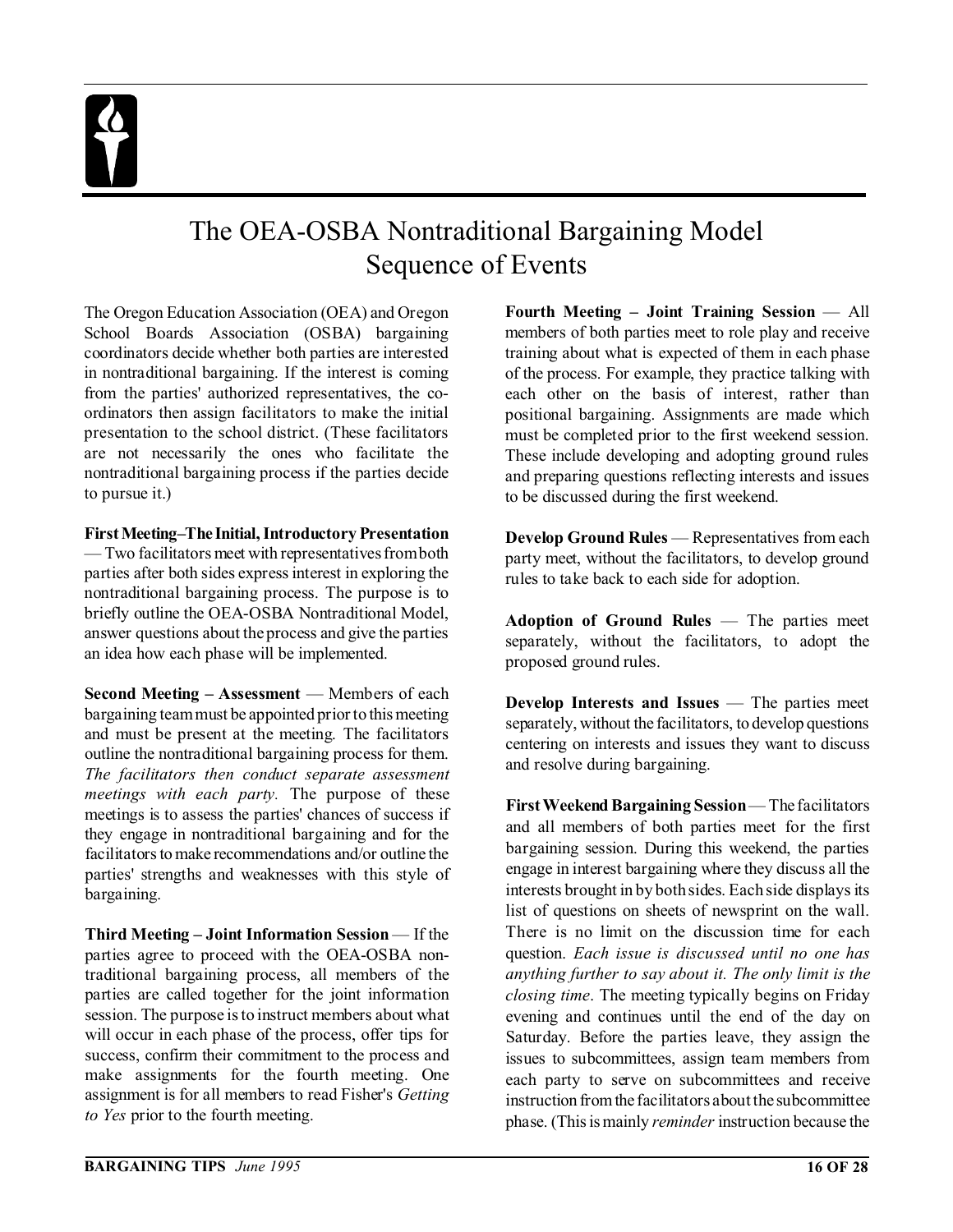facilitators will have spent intensive time during the earlier training session on the subcommittee phase.)

**Sub-Committees Meet** — Over the next four to six weeks, the subcommittees hammer out as many tentative agreements as possible. The facilitators check periodically with representatives from the parties to make sure the process is working as intended. The facilitators may be called in to facilitate a subcommittee meeting if the parties deem it necessary.

**The Second Weekend Bargaining Session** — The facilitators convene all members of both parties to attempt to reach a total contract agreement. Each subcommittee reports, both verbally and in writing, on issues assigned. Lists are made of tentative agreements and areas which still need agreement.

With all members and facilitators present, the parties then attempt to discuss all issues still in dispute and reach agreement on them. The second weekend typically begins with breakfast on Saturday and continues until the end of the day on Sunday, or until there is a contract agreement.

**Ratification** — The parties take the tentative contract agreement back to their respective constituencies for ratification.

**Debriefing** — The facilitators may convene the parties for a debriefing session to discuss where the process could be improved and to assure that a working relationship continues to develop within the school district. The facilitators may recommend that the parties read Fisher's *Getting Together: Building a Relationship That Gets to Yes*.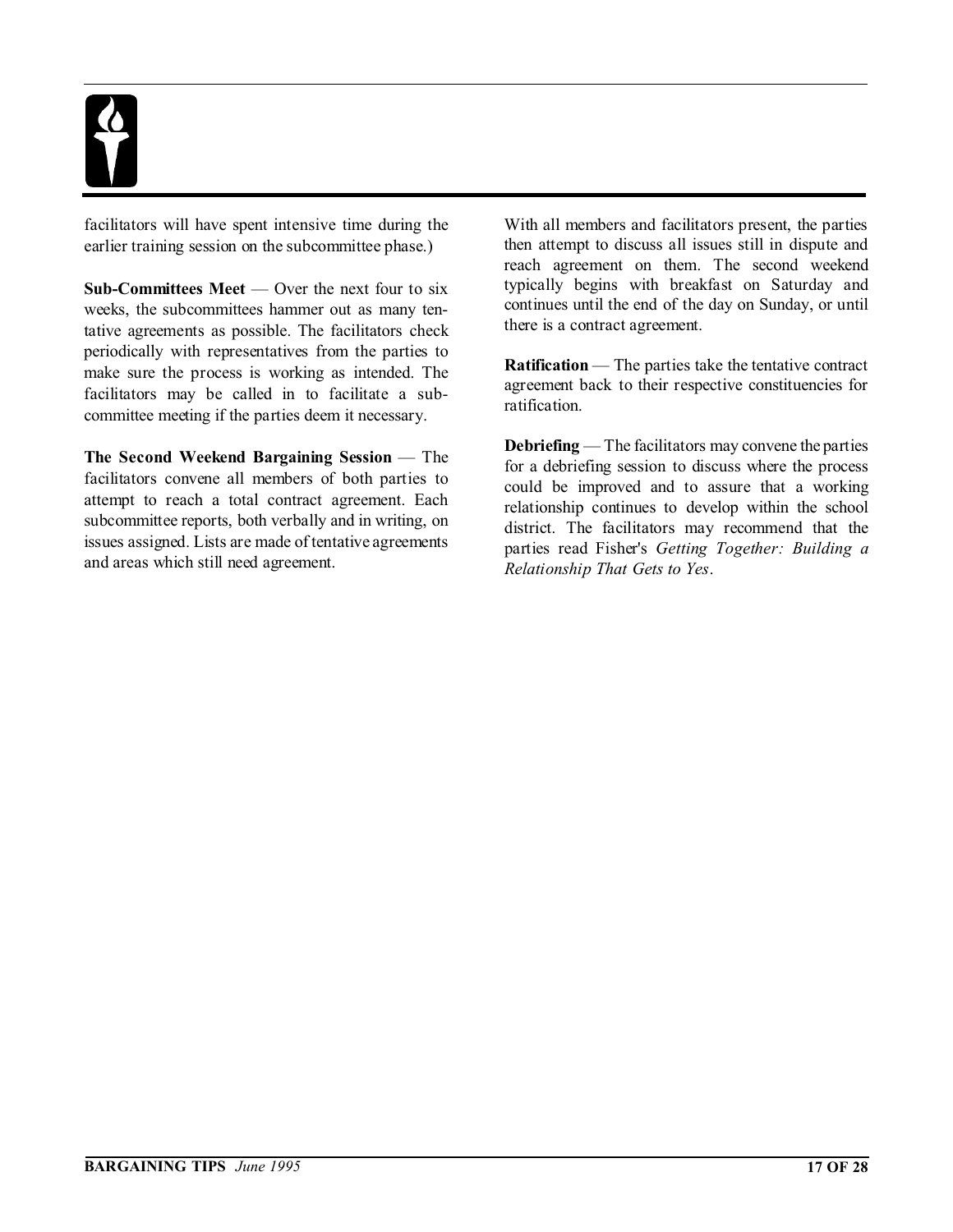## Sample Self-Assessment Tool Relationship Profile

| Member of  | Member of  |
|------------|------------|
| Management | Labor Team |
| Team       |            |
|            |            |

*(Please check one.)*

#### $\overline{\phantom{a}}$  , where  $\overline{\phantom{a}}$ Date Assign a number to each party: 5=Always; 4=Most of the time; 3=Some of the time; 2=Seldom; 1=Never



In our day-to-day relationship, management/labor:

- 1. Seeks a joint commitment to solving problems
- 2. Designates appropriate individuals for solving problems
- 3. Demonstrates respect for labor and management roles
- 4. Believes the parties' relationship is long-term and interdependent and behaves accordingly
- 5. Seeks informal opportunities to establish a rapport with the other party
- 6. Assigns individuals to help moderate behavior, move discussions along, and enforce behavioral ground rules or relationship guidelines
- 7. Invites and balances participation
- 8. Seeks to defuse hostile or stressful situations
- 9. Discusses issues with enough candor and conviction to accurately convey seriousness and legitimacy
- 10. Makes responsible promises
- 11. Provides timely notice of difficulties or delays in meeting commitments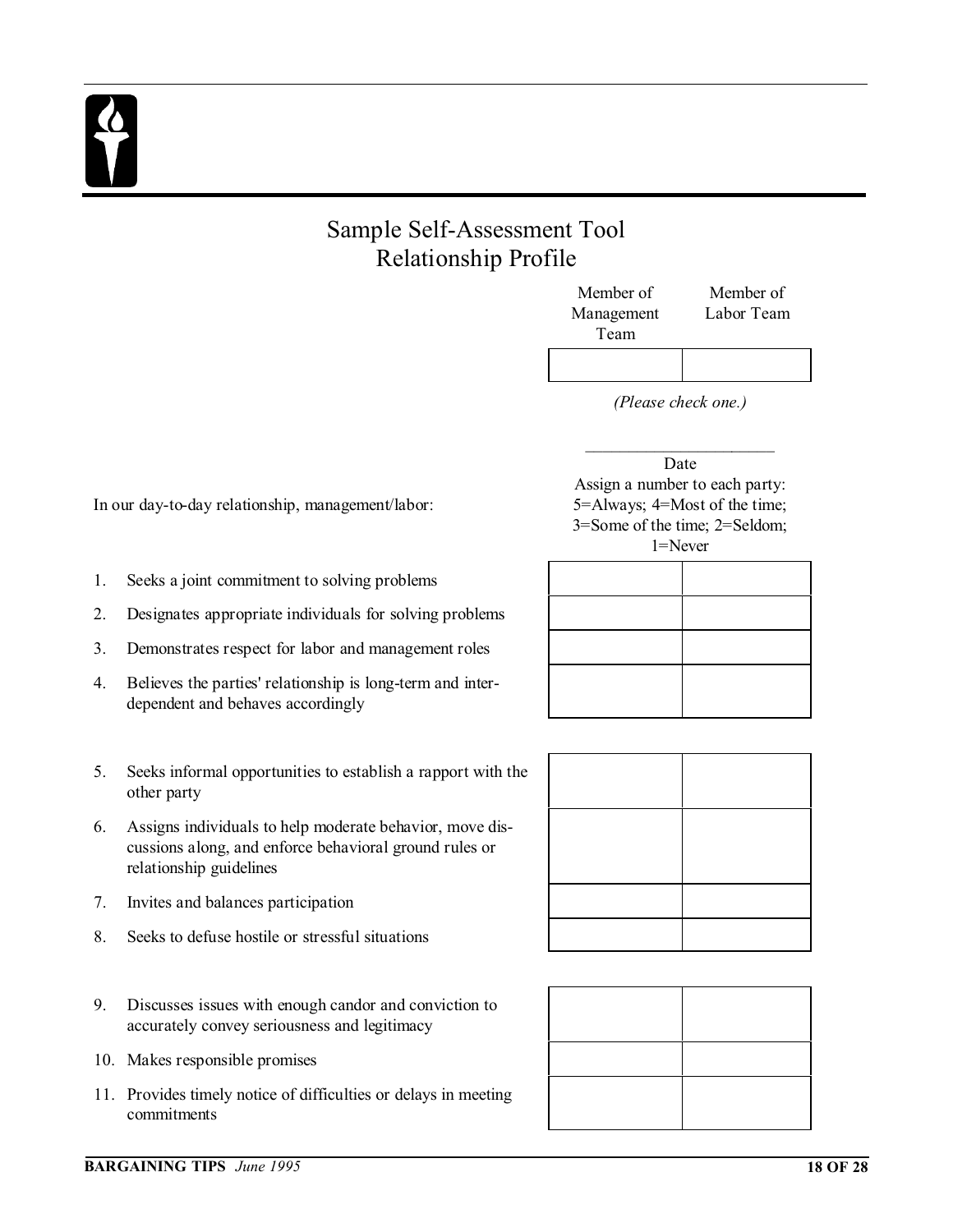- 12. Provides timely notice to other side on issues, events, or planned actions (even bad news)
- 13. Admits openly that other side is right or own side is wrong when factual analysis supports such conclusions

- 14. Discloses thoughts and feelings honestly
- 15. Asks questions that surface thoughts and feelings
- 16. Listens actively to encourage participation

For your information, questions 1–4 assess support for cooperation; 5–8 assess the promotion of a favorable climate; 9–13 assess credibility; and 14–16 assess the safety of openness.

National Partnership Council, *Partnership Handbook* (July 1994)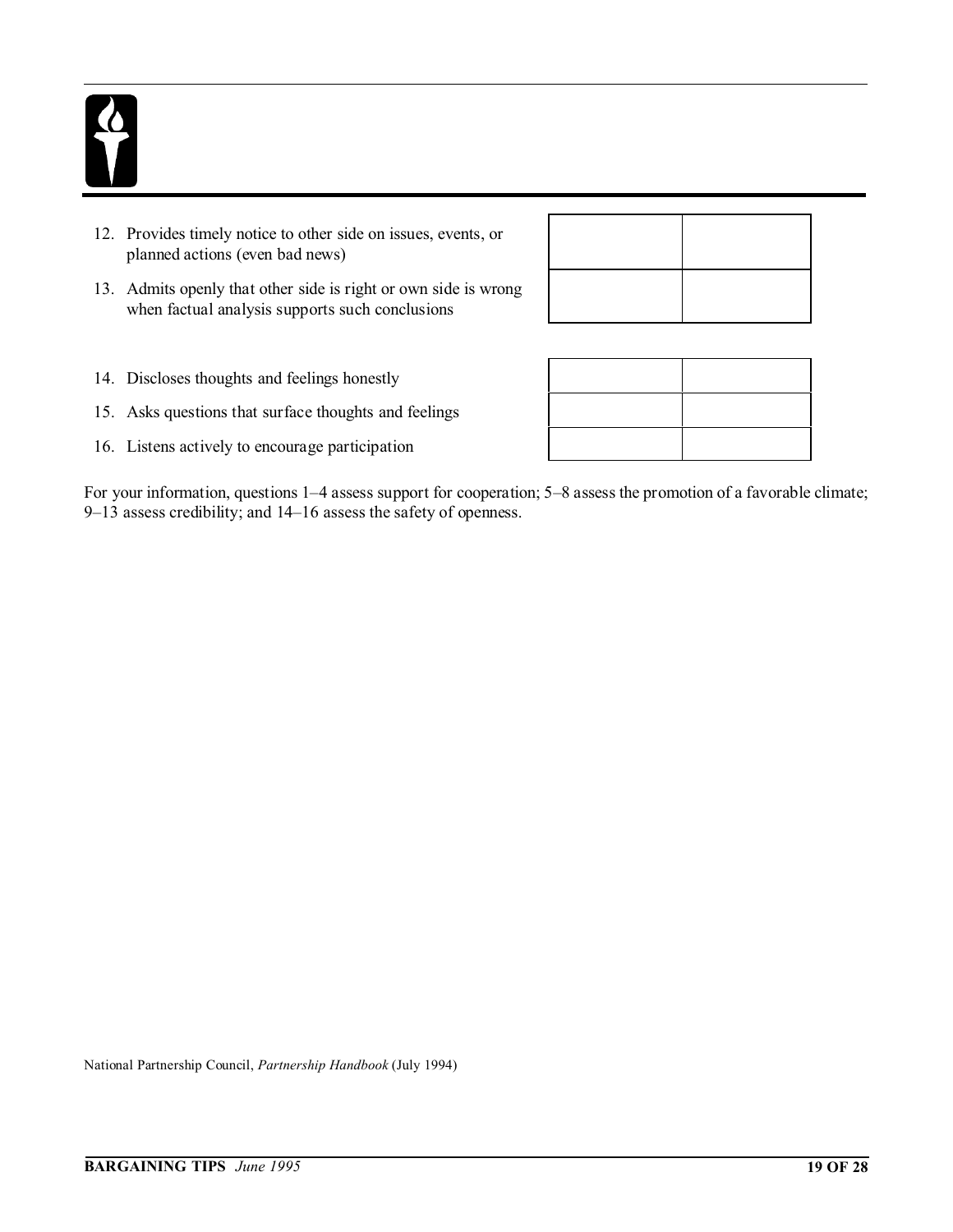## Negotiations Style Inventory

The following is a forced-choice response inventory. For each of the 12 characteristics please choose either option a or b. Circle your choice under Col. 1 or Col. 2.

#### An effective negotiator must/must be:

|                | a.                                        | b.                                              |               | Col. 1 | Col. 2 |
|----------------|-------------------------------------------|-------------------------------------------------|---------------|--------|--------|
| 1              | Objective                                 | Aggressive                                      |               | b      | a      |
| 2              | Courteous                                 | Tough                                           |               | b      | a      |
| $\overline{3}$ | Maximize settlement for the<br>client     | Get a fair settlement                           |               | a      | b      |
| $\overline{4}$ | Take realistic opening<br>positions       | Take high opening positions                     |               | b      | a      |
| 5              | Outmaneuver the opponent                  | Know opponent's needs                           |               | a      | b      |
| 6              | Willing to move from original<br>position | Reluctantly move from<br>original position      |               | b      | a      |
| $\overline{7}$ | Reveal information gradually              | Share information openly                        |               | a      | b      |
| 8              | Use threats                               | Not use threats                                 |               | a      | b      |
| 9              | Be reasonable                             | Dominate the negotiations                       |               | b      | a      |
| 10             | Be honest and objective                   | Willing to stretch the facts                    |               | b      | a      |
| 11             | Probe the opponent's position             | Be unconcerned about the<br>opponent's position |               | b      | a      |
| 12             | Forceful                                  | Friendly                                        |               | a      | b      |
|                |                                           |                                                 | <b>Totals</b> |        |        |

**Totals**

To score this inventory please assign one point for each circled letter and total Col. 1 and then Col. 2.

- Col. 1 = Competitive or Distributive Negotiations Style
- Col. 2 = Cooperative or Integrative Negotiations Style

| <b>Range of Scores</b> |        |  |  |  |  |
|------------------------|--------|--|--|--|--|
| 1 to 4                 | Low    |  |  |  |  |
| $5 \text{ to } 8$      | Medium |  |  |  |  |
| 9 to 12                | High   |  |  |  |  |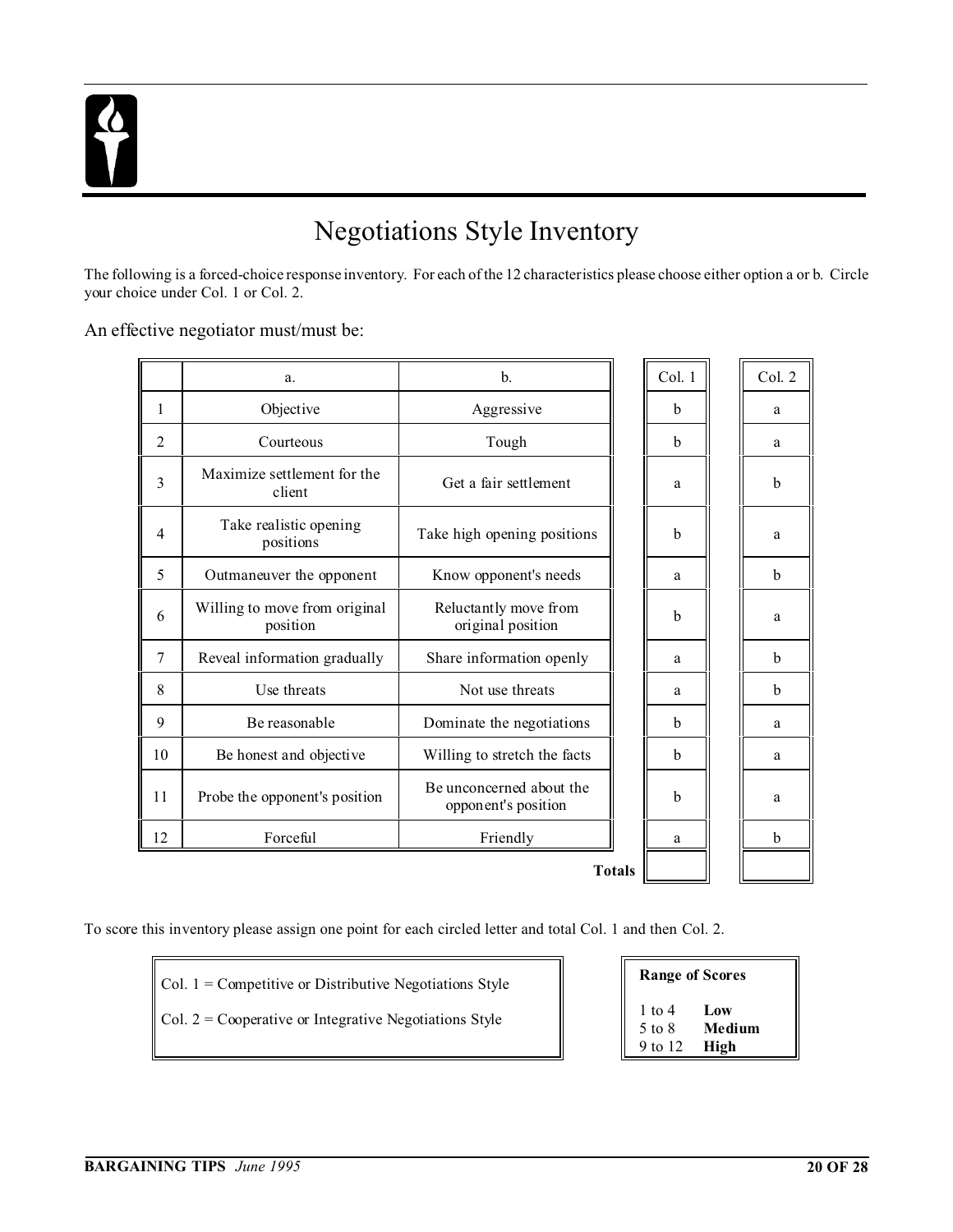| Generic<br>Interest-<br><b>Based</b><br><b>Process</b>                                                                                                                                                                                                            | Getting to<br>Yes <sup>1</sup>                                                                                                                                                                                                                                                                  | <b>OEA-OSBA Model</b>                                                                                                                                                                                                                                                                                                                                                                                                                                                                                                                                                                                                                                                                                                                            | <b>Oregon State</b><br>Conciliation<br>Service <sup>2</sup>                                                                                                                                                                                                                                                                                                      | U.S.<br>Department of<br>$\mathbf{Labor}^3$                                                                                                                                                                                                                                                                                                                                                                                            | <b>Collective</b><br>Gaining<br>"Scientific<br>Method" <sup>4</sup>                                                                                                                                                                                                                                                                                                                                 | <b>Integrative Problem-</b><br>Solving <sup>5</sup>                                                                                                                                                                                                                                                                                                                                                                                                                                                                                                                                                                                                                                                                                                                                                                                                                                                                                                                                                                                                                   |
|-------------------------------------------------------------------------------------------------------------------------------------------------------------------------------------------------------------------------------------------------------------------|-------------------------------------------------------------------------------------------------------------------------------------------------------------------------------------------------------------------------------------------------------------------------------------------------|--------------------------------------------------------------------------------------------------------------------------------------------------------------------------------------------------------------------------------------------------------------------------------------------------------------------------------------------------------------------------------------------------------------------------------------------------------------------------------------------------------------------------------------------------------------------------------------------------------------------------------------------------------------------------------------------------------------------------------------------------|------------------------------------------------------------------------------------------------------------------------------------------------------------------------------------------------------------------------------------------------------------------------------------------------------------------------------------------------------------------|----------------------------------------------------------------------------------------------------------------------------------------------------------------------------------------------------------------------------------------------------------------------------------------------------------------------------------------------------------------------------------------------------------------------------------------|-----------------------------------------------------------------------------------------------------------------------------------------------------------------------------------------------------------------------------------------------------------------------------------------------------------------------------------------------------------------------------------------------------|-----------------------------------------------------------------------------------------------------------------------------------------------------------------------------------------------------------------------------------------------------------------------------------------------------------------------------------------------------------------------------------------------------------------------------------------------------------------------------------------------------------------------------------------------------------------------------------------------------------------------------------------------------------------------------------------------------------------------------------------------------------------------------------------------------------------------------------------------------------------------------------------------------------------------------------------------------------------------------------------------------------------------------------------------------------------------|
| Outline the<br>problem.<br>Clarify and<br>discuss<br>interests.<br>Generate<br>options and<br>solutions.<br>Evaluate<br>options based<br>on interests<br>and objective<br>criteria.<br>Seek<br>agreements on<br>a solution by<br>consensus.<br>Draft<br>language. | Separate the<br>people from the<br>problem.<br>Focus on<br>interests, not<br>positions.<br>Invent options for<br>mutual gain.<br>Insist on using<br>objective criteria.<br>Identify the<br>problem.<br>Diagnose the<br>problem.<br>Generate possible<br>approaches.<br>Develop action<br>ideas. | Educate yourself and your constituents on<br>the process.<br>Seek information from constituents on<br>issues to be discussed and the interests<br>underlying these issues.<br>Reaffirm joint commitment to the process.<br>Develop issue questions and list of<br>underlying interests.<br>Discuss your interests on the issues (then<br>group into categories).<br>Brainstorm options that might satisfy<br>interests.<br>Establish objective criteria for judging the<br>brainstormed options.<br>Evaluate and narrow the options by<br>testing against established criteria and by<br>utilizing option reduction techniques.<br>Clarify and reach consensus on the<br>solution.<br>Communicate results to constituents for<br>final approval. | Define and frame<br>the issue.<br>Exchange data and<br>interests.<br>Develop options<br>through brain-<br>storming.<br>Evaluate options<br>and compare with<br>interests.<br>Select solutions<br>based on mutual<br>gains by testing for<br>consensus.<br>Closure:<br>"that's the<br>$\Box$<br>deal"<br>$\Box$<br>contingent<br>agreement<br>set-aside<br>$\Box$ | Educate yourself and<br>your constituents:<br>identify issues and<br>interests.<br>Reaffirm joint<br>commitment to the<br>process.<br>Discuss your interests<br>on the issue with the<br>other party.<br>Brainstorm options<br>that might satisfy the<br>interests.<br>Establish criteria for<br>judging the brain-<br>stormed options.<br>Evaluate the options.<br>Communicate the<br>results of the process<br>to your constituents. | Identify, define and<br>delineate the problem.<br>Collect and share all<br>pertinent data.<br>Formulate potential<br>solutions by<br>considering all<br>options.<br>Test solutions by<br>using theoretical and<br>situational scenarios.<br>Evaluate each<br>potential test solution<br>Select an operational<br>solution (thesis) and<br>implement.<br>Adopt solution as the<br>situation changes. | Identify and define the problem<br>Define the problem in a way<br>$\Box$<br>that is mutually acceptable.<br>Keep the problem statement<br>$\Box$<br>clean and simple.<br>State the problem as a goal.<br>$\Box$<br>Identify obstacles to attaining<br>$\Box$<br>the goal.<br>Depersonalize the problem.<br>α<br>Separate the problem definition<br>$\Box$<br>from the search for solutions.<br>Understand the problem fully —<br>identify interests and needs.<br>Generate alternative solutions:<br>define underlying needs.<br>$\Box$<br>expand the pie.<br>$\Box$<br>trade off issues.<br>$\Box$<br>cut costs for compliance.<br>$\Box$<br>find a bridge solution.<br>$\Box$<br>brainstorm options.<br>$\Box$<br>Evaluate and select the alternatives:<br>narrow the range of options.<br>$\Box$<br>evaluate on the basis of quality<br>$\Box$<br>and acceptability.<br>identify criteria in advance.<br>$\Box$<br>justify personal preferences.<br>use subgroups to evaluate.<br>$\Box$<br>explore level of risk,<br>$\Box$<br>expectations and time preferences. |

#### Problem-Solving Strategies Used in Collaborative Bargaining

<sup>&</sup>lt;sup>1</sup> Getting to Yes, Roger Fischer and William Ury, 1981, Penguin Books, N.Y.<br><sup>2</sup>Employment Relations Board, State of Oregon, 1992

<sup>3</sup>U.S. Department of Labor, Office of the American Workplace, Washington, D.C.

<sup>4</sup>Helena, Montana School District

<sup>5</sup>*Negotiating*, B. Lewicki, J. Litterer, J. Minton and D. Saunders, 1994, Irwin, Inc., Ill.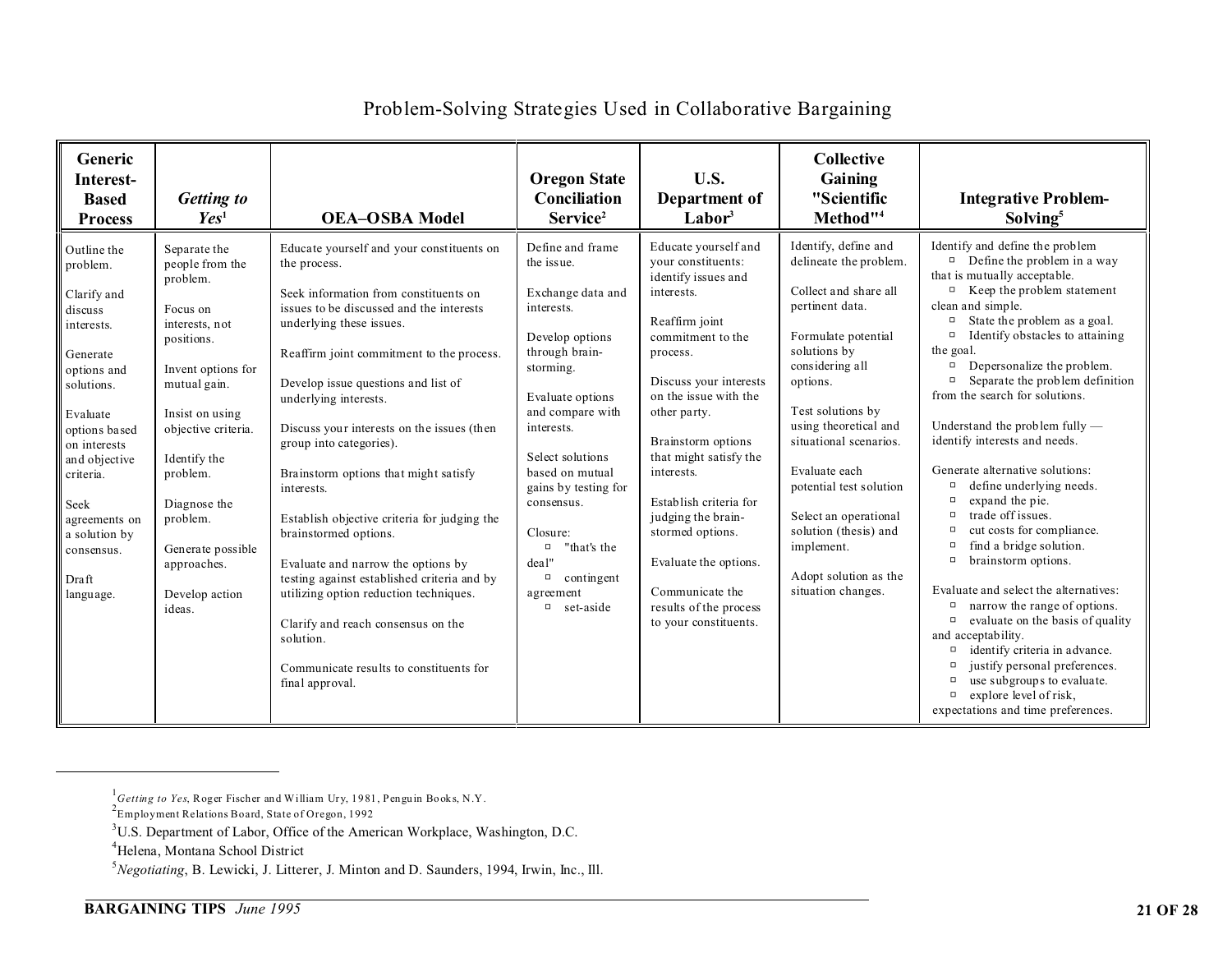## Sample Agreement between the Employer and the Employee Union

### Ground Rules for Negotiations

The parties are entering this Agreement to obtain a successor collective bargaining agreement.Theseground rules are intended to define the parameters and operational rules necessary to secure that agreement.

- 1. The Employer and the Union shall use a collaborative bargaining strategy to negotiate a successor collective bargaining agreement pursuant to this letter of agreement.
- 2. The Employer and the Union teams shall have participants. Each team shall have a Consultant: for the Employer and <u>contract of the Union</u>. The Facilitator for the negotiation shall be . The Facilitator shall be concerned with the process within the negotiations and shall not advise on the content of the negotiations.
- 3. Once conceptual agreements are reached by the parties, they shall reduce the agreements to a written form that will then be submitted back to the parties for review. If the parties mutually agree, the written statement shall be initialed as a tentative agreement.
- 4. If tentative agreements are reached by the parties on all the issues, they shall be submitted for ratification to the Employer and the Union.
- 5. A training session will be held with the parties and conducted by the Facilitator on \_\_\_\_\_\_\_\_\_ to provide communications and problem-solving skill training.
- 6. Caucuses may be called by either side during the negotiations. To the extent possible, the reason for the caucus and its result will be shared with the

parties.

- 7. Bargaining shall commence on and shall end on \_\_\_\_\_\_\_\_\_\_\_\_. If tentative agreements are not reached on the issues by the parties by midnight on \_\_\_\_\_\_\_\_\_, the parties agree to proceed directly to mediation via a joint request to the State Conciliator. The joint request shall list the outstanding issues and each party's position.
- 8. The parties agree to allow members to speak, express opinions and offer potential solutions without restraint.
- 9. During the negotiations, the following process will be used by the parties:
	- A. individual team meetings to develop interests;
	- B. sharing of interests/issues;
	- C. categorize issues;
	- D. data collection (as needed);
	- E. select issues;
	- F. clarify issues/interests;
	- G. brainstorm options;
	- H. judge options;
	- I. supposals/solutions;
	- J. conceptual agreement;
	- K. draft language;
	- L. tentative agreement.
- 10. Subcommittees may be used as needed.
- 11. All sessions shall be [closed][open].
- 12. All press releases shall be jointly approved by the parties. Spokespeople for either team, however, may respond to inquiries by the press.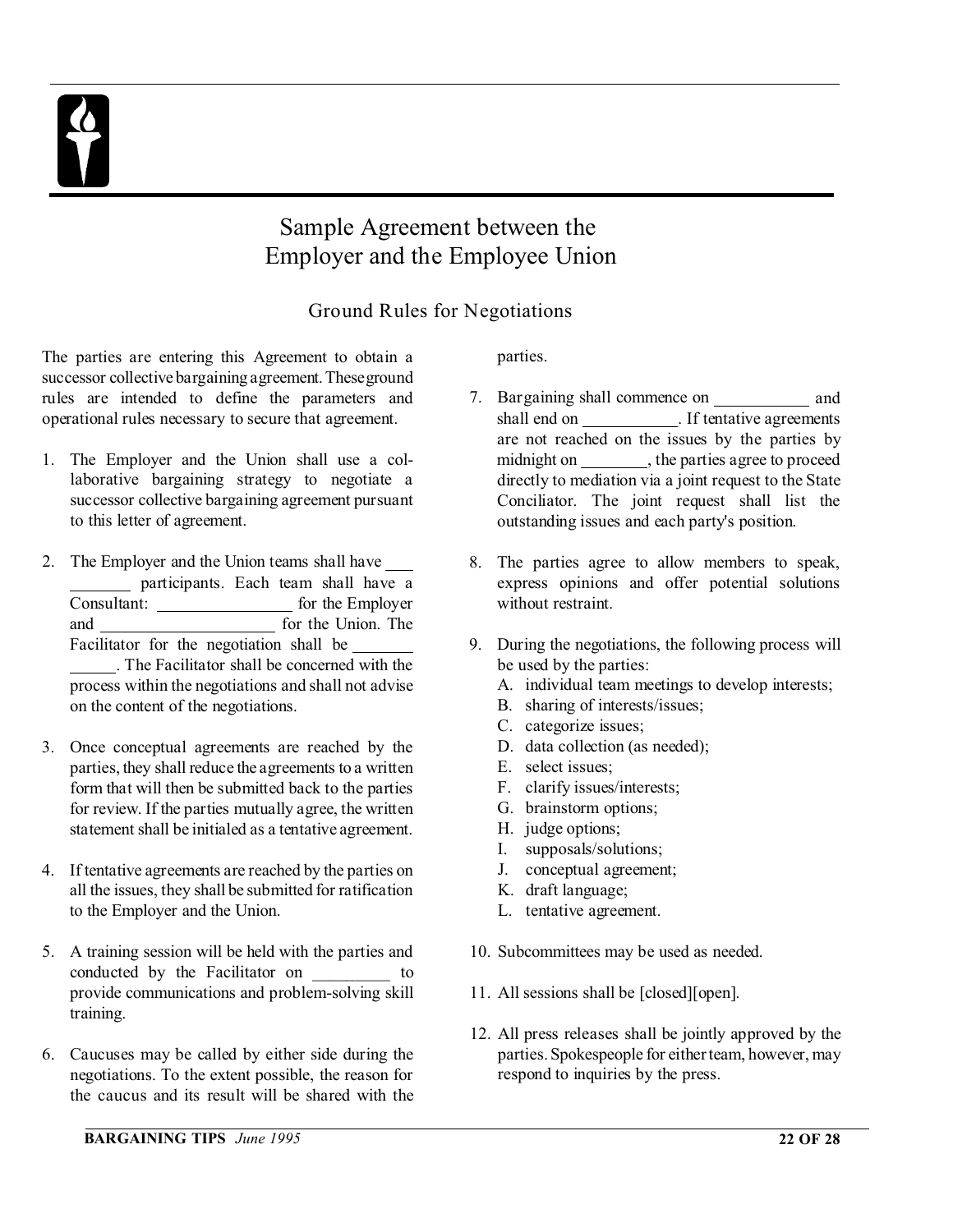$\overline{\mathbf{v}}$ 

The term of this Agreement shall be from the time of its execution until \_\_\_\_\_\_\_\_\_\_\_\_\_\_\_\_\_\_\_\_.

FOR THE EMPLOYER: FOR THE UNION:

Name Name Name

Date/Time Date/Time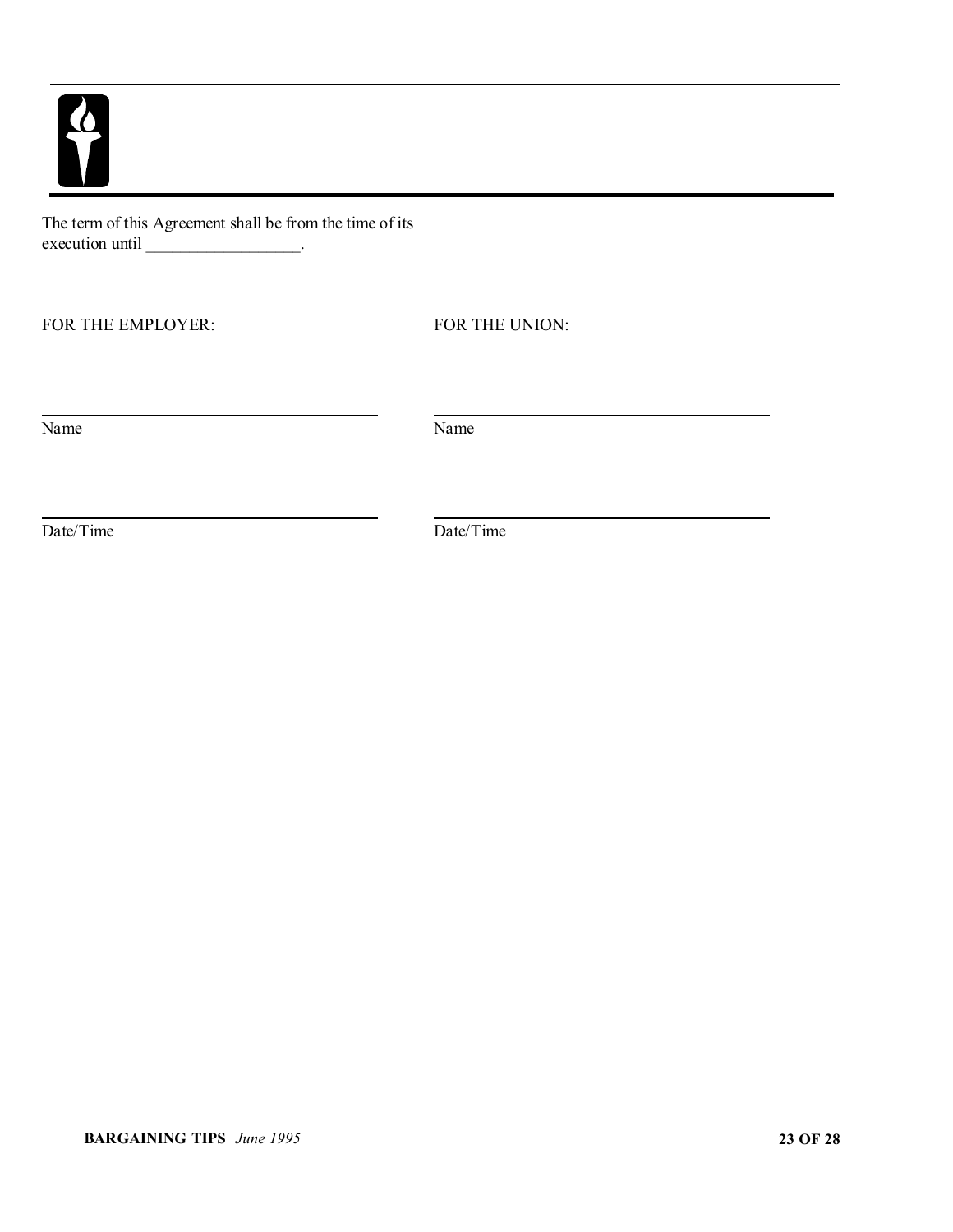

## Sample Agenda Collaborative Bargaining Workshop

#### 1. **Introduction**

#### 2. **Preparations for Collaborative Bargaining**

- □ Self-Assessment (Partnership Handbook)
- $\Box$  Advantages and Disadvantages of Collaborative Bargaining

#### 3. **OEA-OSBA Bargaining Model**

- $\Box$  Services and Benefits
- $\Box$  Sequence of Events

#### 4. **Negotiations Strategy Exercise**

#### 5. **Negotiations Style Discussion**

 $\Box$  Negotiations Style Inventory and Discussion

#### 6. **Conflict**

- □ Article Discussion
- $\Box$  Thomas-Kilman (take on own Friday night, explain results Saturday morning)

#### 7. **Principled Negotiations**

□ *Getting to Yes* 

#### 8. **Problem-Solving Process/Interest-Based Process**

- $\Box$  Interests vs. Positions
- $\Box$  Problem Identification (Lawn Exercise)
- $\Box$  Truck Driver Game
	- identify interests and define the problem;
	- objective criteria;
	- brainstorm solutions;
	- option reduction;
	- $\blacksquare$  consensus decision making.

#### 9. **Communication**

#### 10. **Ground Rule Discussion and Determination**

#### 11. **Final Review of the Process**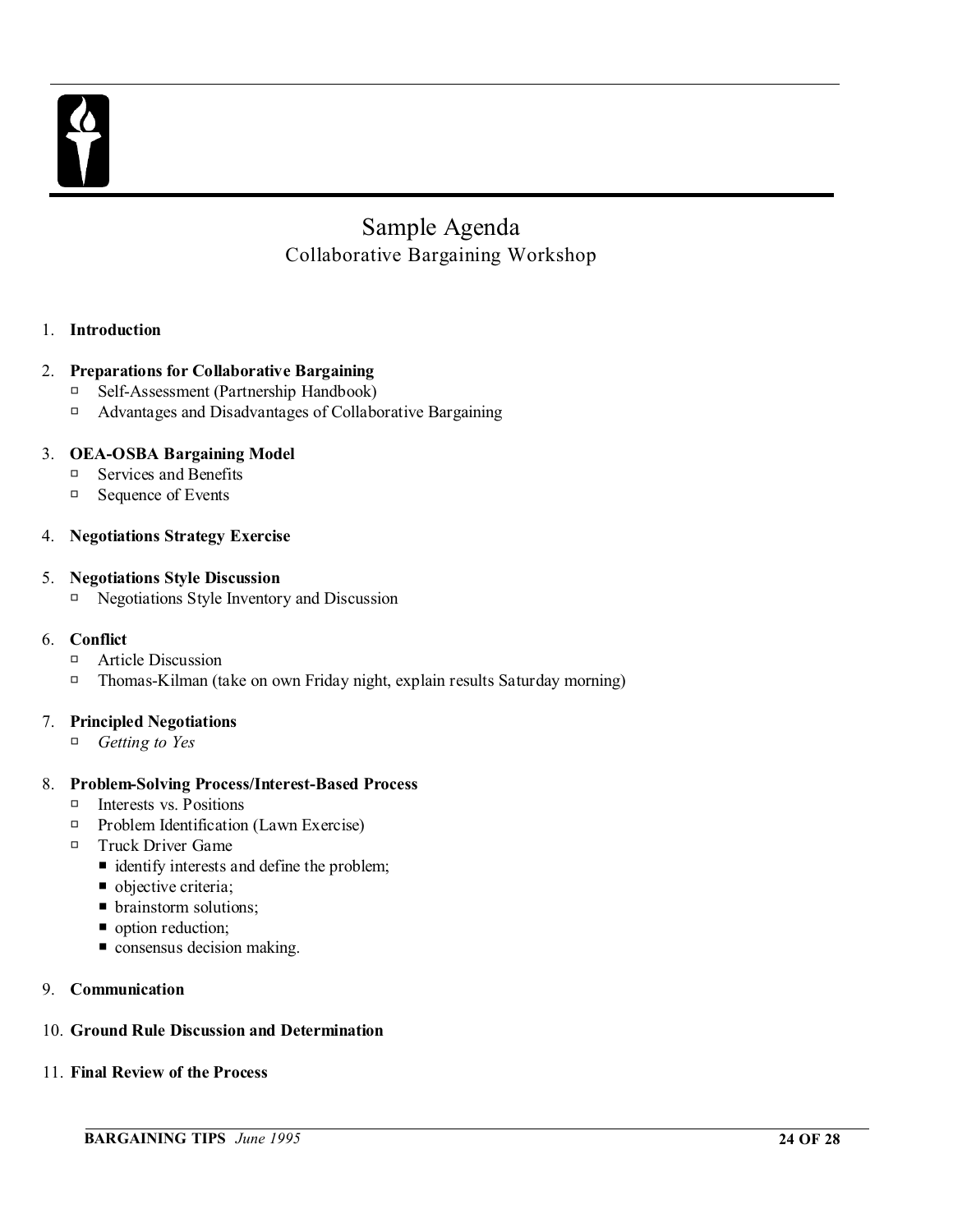

### **Rainier Collaborative Bargaining Workshop Table of Contents**

| <b>Article</b>                                                                                                                                                                                                                 | Page |
|--------------------------------------------------------------------------------------------------------------------------------------------------------------------------------------------------------------------------------|------|
|                                                                                                                                                                                                                                |      |
|                                                                                                                                                                                                                                |      |
|                                                                                                                                                                                                                                |      |
|                                                                                                                                                                                                                                |      |
|                                                                                                                                                                                                                                |      |
|                                                                                                                                                                                                                                |      |
|                                                                                                                                                                                                                                |      |
|                                                                                                                                                                                                                                |      |
|                                                                                                                                                                                                                                |      |
|                                                                                                                                                                                                                                |      |
|                                                                                                                                                                                                                                |      |
| Causes of Conflict (and according to the control of the control of the control of Conflict (and the control of                                                                                                                 | 21   |
|                                                                                                                                                                                                                                |      |
|                                                                                                                                                                                                                                |      |
|                                                                                                                                                                                                                                |      |
|                                                                                                                                                                                                                                | 26   |
|                                                                                                                                                                                                                                |      |
|                                                                                                                                                                                                                                |      |
|                                                                                                                                                                                                                                |      |
|                                                                                                                                                                                                                                |      |
|                                                                                                                                                                                                                                |      |
|                                                                                                                                                                                                                                |      |
|                                                                                                                                                                                                                                |      |
|                                                                                                                                                                                                                                |      |
|                                                                                                                                                                                                                                |      |
|                                                                                                                                                                                                                                |      |
| An Exercise in Distinguishing Position Statements                                                                                                                                                                              |      |
| From Interest Statements On An Issue (a) respectively and the content of the statements on An Issue (b) and the statements on An Issue (b) and the statements of the statements of the statements of the statements of the sta | 63   |
|                                                                                                                                                                                                                                | -64  |
|                                                                                                                                                                                                                                | 65   |
|                                                                                                                                                                                                                                |      |
|                                                                                                                                                                                                                                |      |
|                                                                                                                                                                                                                                | 68   |
|                                                                                                                                                                                                                                | 70   |
|                                                                                                                                                                                                                                | 71   |
|                                                                                                                                                                                                                                |      |
|                                                                                                                                                                                                                                | 73   |
|                                                                                                                                                                                                                                |      |
|                                                                                                                                                                                                                                |      |
|                                                                                                                                                                                                                                |      |
|                                                                                                                                                                                                                                | 77   |
|                                                                                                                                                                                                                                | -78  |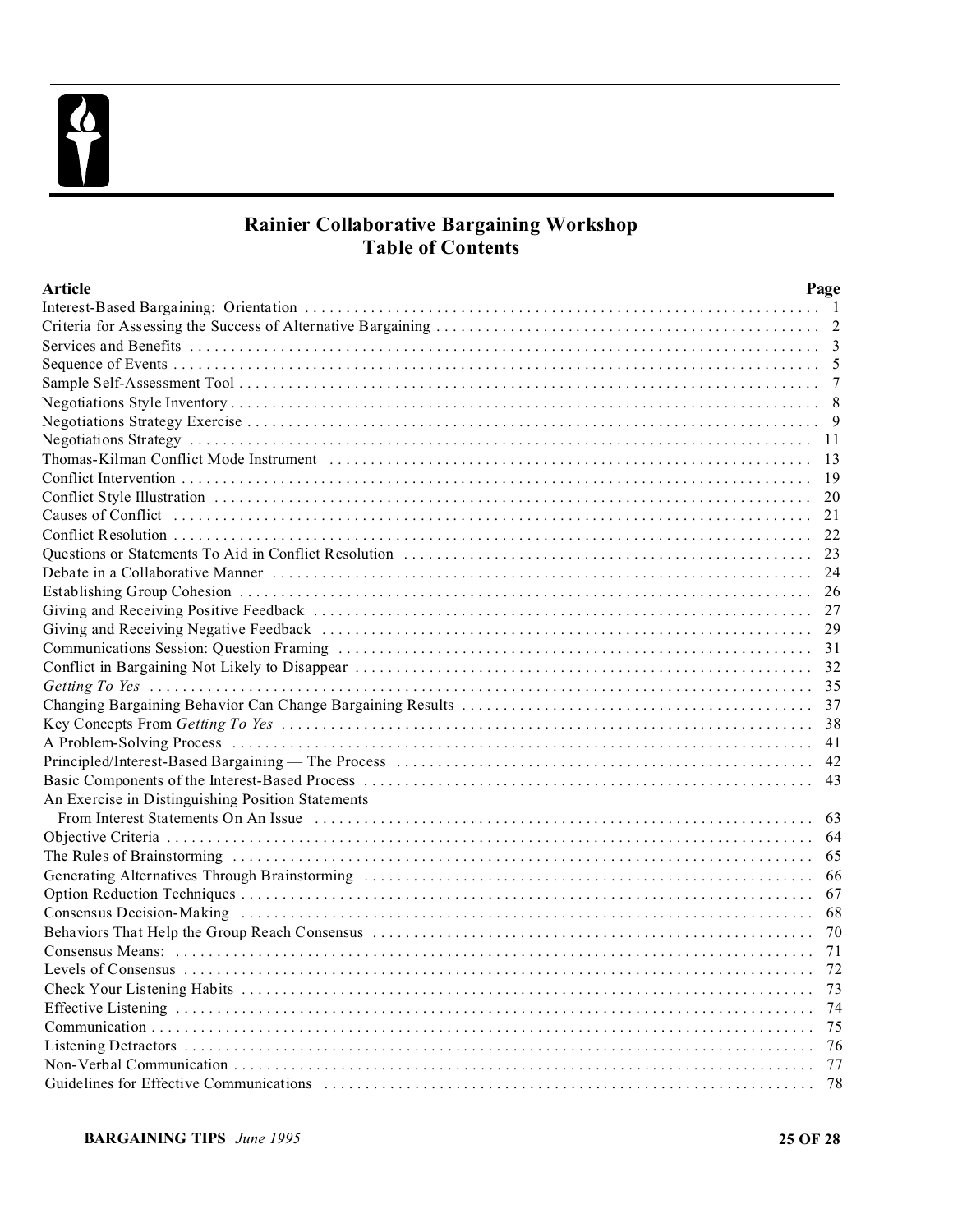

## State Conciliation Services: Interest-Based Bargaining Training

This two-day workshop is a joint training in interest-based bargaining for union and management negotiation teams. The training combines mini-lectures on interest-based bargaining and skill building in group communication and decision making.

On the first day, the problem solving model is introduced. The second day is spent learning to use the problem solving process as the teams develop protocols for their interest-based bargaining. In addition, the teams have an opportunity to practice the problem solving model and the group participation skills they will need in this bargaining.

This training has been developed with the following assumptions in mind:

 $\Box$  Interest-based bargaining is only one model for negotiations. It is not a substitute for the collective bargaining process. The PECBA, its statutory requirements and time frames apply to this model. The external and internal pressures prevalent in collective bargaining may be present during this process as well.

Interest-based bargaining does not eliminate conflict. Rather, it provides another process or approach to deal with conflict. It is important that the parties' expectations for this process are realistic. Interest-based bargaining is not a panacea for removing conflict from labor relations.

 $\Box$  Interest-based bargaining requires time and open communication between the parties. It is not a shortcut to consensus. Due to the time required for problem solving, the number of bargaining issues should be limited. In addition, this problem solving process works best when the issues address actual workplace problems. A more positional approach is better suited for a complete rewrite of the current collective bargaining agreement.

Attached is a typical agenda for this interest-based bargaining training. The time frames will vary depending upon the number of participants. In general, each day's program begins at 8:30 a.m. and ends at 4:30 p.m. It is

essential that all participants attend the entire session both days. Lunch is catered, with the union and management sharing the cost. While there is no fee for the training itself. There is a \$2.14 per participant charge for the copyrighted material used in the training.

#### **Agenda: Day One**

- I. Introduction of staff, purpose of training and the bargaining members
- II. What is collective bargaining?
- III. Introduction to the principles of Interest-Based Problem Solving

A. Principle One: Separate the people from the problem

B. Principle Two: Focus on interests not positions

C. Principle Three: Create options to satisfy mutual interests

- D. Principle Four: Evaluate options for mutual gain
- IV. Introduction to the six-step problem-solving process
- V. Identification of procedural concerns that need to be decided before bargaining can begin
- VI. Team meetings to generate interests for protocols

(Principle One focuses on communication skills. Activities demonstrating the important difference between an interest and a position illustrate Principle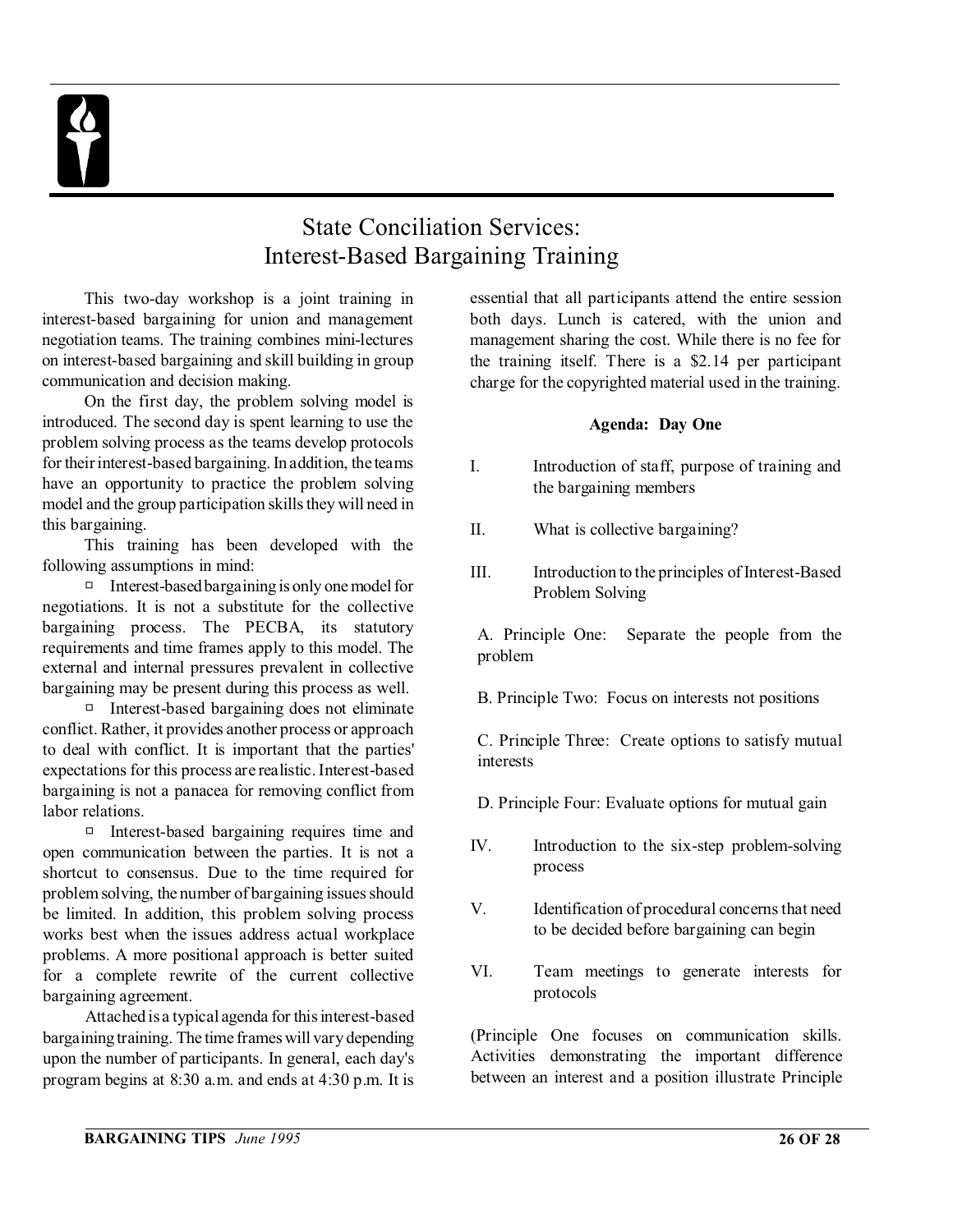

Two. Principles Three and Four focus on the problemsolving process including consensus decision making.)

### **Agenda: Day Two**

- I. Problem Solving Styles: The energy directive
- II. Begin developing protocols for Interest-Based Bargaining (using the problem solving process from Agenda: Day One)
- III. Developing the agenda for the next bargaining meeting
- IV. Debriefing

Oregon Employment Relations Board, Conciliation Service, NEB 2/95.